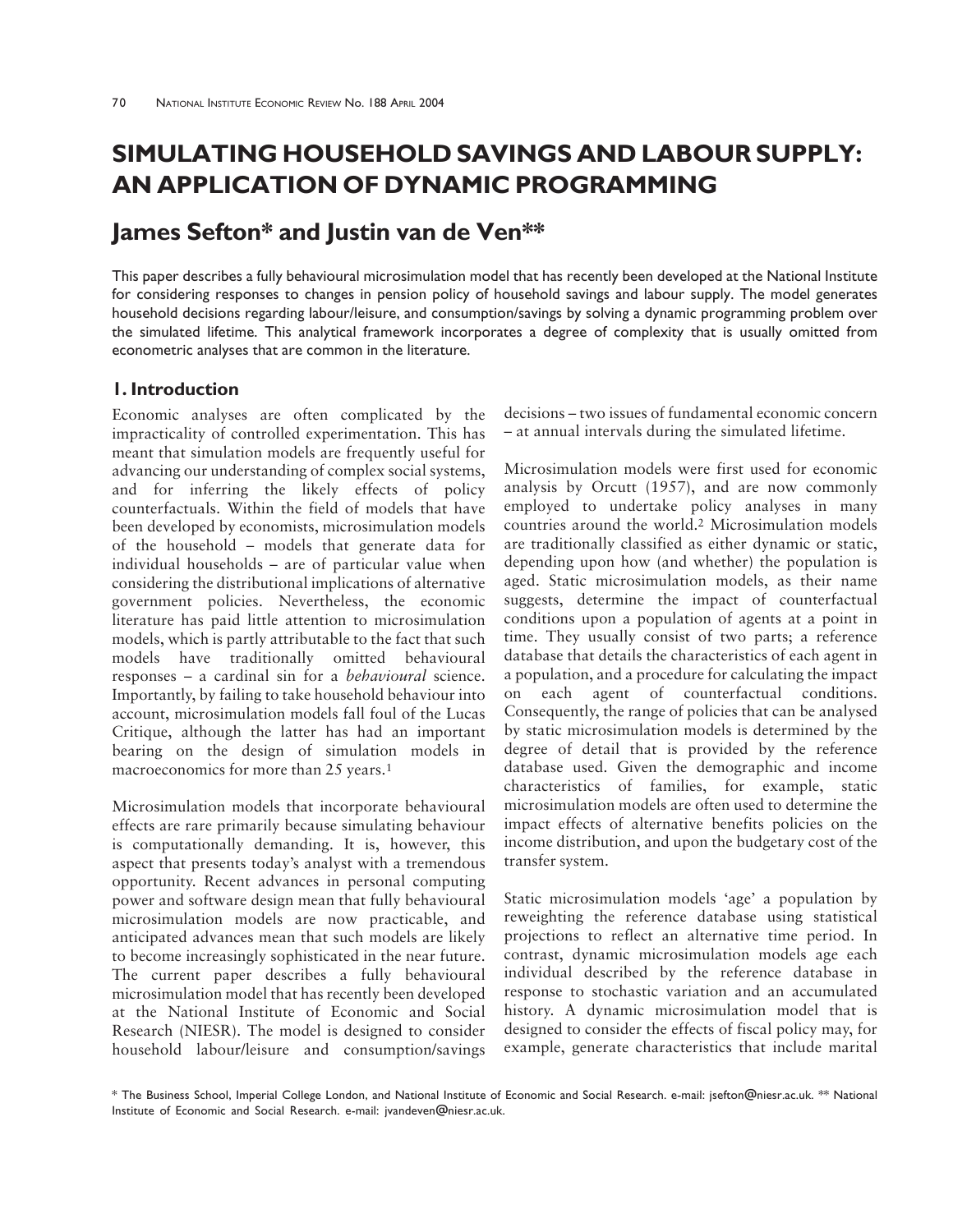status, parenthood, income, and mortality at annual intervals for each person described by a reference database. The income of each individual at any given year is often simulated based on characteristics such as the individual's past income, their demographic characteristics, and upon a stochastic term that accounts for unexplained variation. This type of procedure builds up a life history for each individual in a population, which significantly increases the range of questions that can be explored, relative to static models. Most dynamic microsimulation models are designed specifically to consider the intertemporal and long-term effects of counterfactual conditions, rather than the impact effects with which static models are usually concerned.

Most microsimulation models that are currently in use are static. Prominent examples of these include, STINMOD (Australia; refer to the STINMOD Technical Series, NATSEM, Australia), POLIMOD (UK; see Redmond *et al*., 1998), EUROMOD (15 member states of the European Union; see Sutherland, 2001), TRIM2 (US; see Giannarelli, 1992), SPSP (Canada; refer to Statistics Canada), SWITCH (Ireland; see Callan *et al*., 1996), LOTTE (Norway, see Fjaerli *et al*., 1995), and FASIT (Sweden; refer to the Swedish Ministry of Finance).3 Advances in computing power, analytical techniques, and the availability of increasingly detailed survey data have led to an increase in both the number and sophistication of dynamic microsimulation models. Some recent examples of these include ASPEN (US; see Basu *et al*., 1998), CORSIM (US; see Caldwell, 1997), DYNACAN (Canada; refer to Statistics Canada, based on DYNASIM, see Orcutt *et al*., 1976), HARDING (Australia; see Harding, 1993), DYNAMOD-2 (Australia; King *et al*., 1999), MICROHUS (Sweden; see Andersson *et al*., 1992), and SESIM (Sweden; refer to the Swedish Ministry of Finance).

In addition to the static-dynamic dichotomy, microsimulation models can also be distinguished by the extent to which they incorporate agent specific behavioural responses. Given the ageing populations and reduced rates of economic growth that have been observed in many industrialised countries, attention has focused in recent years on the responsiveness of labour supply, savings, and fertility to alternative tax and benefit systems.4 Behavioural response may be modelled using statistical projections estimated from survey data (see, for example, CORSIM), or an explicit consideration of how decisions are made. The former of these methods is relatively easy to apply, but suffers from inherent inconsistencies (which are discussed at length in Section 2). The latter method usually involves assuming that reference units make their decisions to maximise an assumed objective (utility) function, subject to various practical constraints (such as the available funds that a household can spend). It is the most complex computationally, and therefore used only rarely.

The model described by this paper falls into the last of the categories described above. Specifically, household decisions regarding labour and consumption are simulated by assuming that the household maximises an intertemporal utility function, subject to a budget constraint. This approach is particularly useful when considering counterfactuals that are likely to affect agent behaviour. If, for example, an analysis of alternative pension policies holds household savings and labour supply fixed, then the conclusions derived are likely to be systematically in error – the analysis will fall foul of the Lucas Critique. Behavioural microsimulation models are motivated by the view that important insights may be obtained by allowing households to adapt their behaviour in response to the incentives of policy counterfactuals.

It would, however, be disingenuous to suggest that there are no disadvantages to using the type of model that is described here. Behavioural models need to assume that households behave in some well defined manner. Although it is possible to test the assumptions inherent in the behavioural framework assumed – and a great deal of work has been devoted to this (see Deaton, 1993) – the validity of such models can never be verified positively (we might reject, but can never accept). Consequently, the predictions made by behavioural models always remain subject to the uncertainty that underlies the analytical framework adopted. Furthermore, these models are complicated to solve, and so remain highly stylised (subject to existing computing technology). Importantly, this computational complexity means that it is difficult to describe statistically the uncertainty that is associated with observations derived from such models, unlike common econometric analyses. These models also do not yet attempt to capture realistically the learning process as people adjust to a new policy environment. They are therefore better at modelling the long-term impact of a policy change.

Alternative methods of simulating household behaviour – with particular reference to the retirement decision – are described and compared in Section 2. NIESR's fully behavioural microsimulation model is described in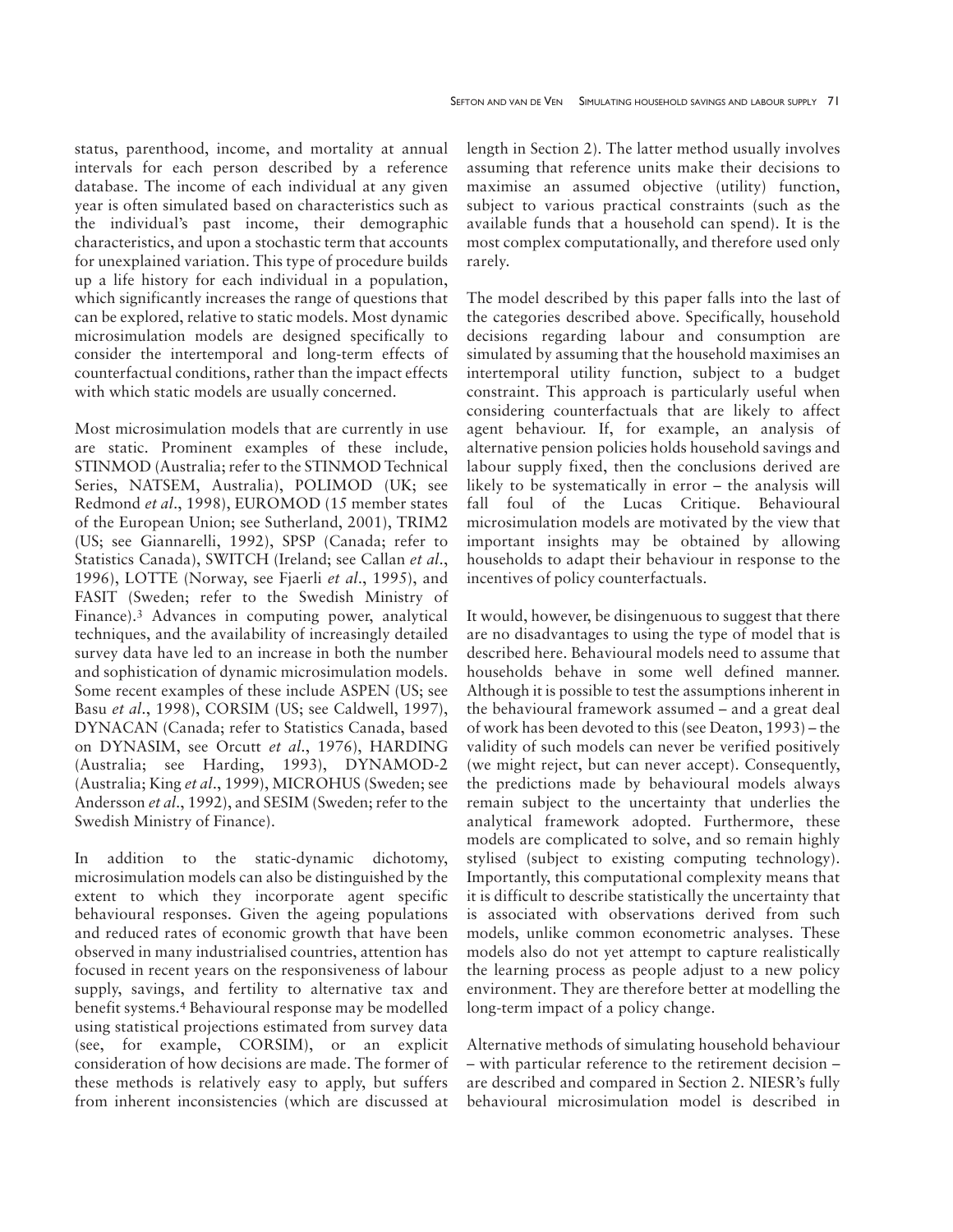Sections 3–5. Practical applications of the model described by the current paper are discussed in Section 6. Directions for further research are discussed in a concluding section.

# **2. Alternative models of household behaviour**

The model described by this paper uses dynamic programming methods to simulate household behaviour. It is consequently useful to contrast the dynamic programming approach with econometric methods that are commonly employed in the economic literature.

Econometric models are useful tools for analysis because they describe complex interactions in a highly accessible form. The specifications used for estimation can help to stylise a prohibitively complex relation in such a way as to focus attention upon those aspects that are of immediate concern. Furthermore, the explicit nature of the error associated with econometric regressions emphasises the limitations of a stylised specification in a way that is inherently appealing – the error structure endows econometric estimates with an air of honesty. The principal limitation of any regression model, however, is the data that are available for estimation.

The issues are particularly evident when analysing the impact on household retirement behaviour of pension policy counterfactuals. The timing of retirement is an aspect of household behaviour that depends heavily upon expectations. Most econometric analyses reflect this fact by making explicit assumptions regarding expectations of future income and pension benefits, and of mortality rates. Data regarding household income have improved substantially during recent decades, which facilitates the specification of associated expectations. Data on other important variables – wealth being one prominent example – remain relatively scarce. Most importantly, however, the variation of fiscal policy that is described by current data is highly limited. This often hamstrings the econometric approach for analysing policy counterfactuals.

Consider, for example, a sample of households that must choose when to retire from one of two periods. A late retiring household works during period  $1$  ( $L_1 = 0$ ) to earn a wage *Y*, and receives a pension *PL* in period 2. An early retiring household retires in period 1  $(L_1 = 1)$ , and receives a pension  $P_E$  in each of periods 1 and 2. Furthermore, households are assumed to make their retirement decision to maximise their intertemporal utility:

$$
U = \frac{c_1^{1-\gamma}}{1-\gamma} + \alpha L_1 + \frac{c_2^{1-\gamma}}{1-\gamma}
$$
 (1)

subject to a budget constraint:

$$
W_0 + (Y + P_L)(1 - L_1) + 2P_E L_1 \le c_1 + c_2 \tag{2}
$$

where  $c_t$  denotes consumption in period *t*, and  $W_0$  defines a household's initial wealth.

Given the utility maximisation problem defined by equations (1) and (2), a household will select early retirement if:

$$
\frac{(W_0 + 2P_E)^{1-\gamma}}{1-\gamma} + \frac{\alpha}{2^{\gamma}} \ge \frac{(W_0 + Y + P_L)^{1-\gamma}}{1-\gamma}
$$
 (3)

Linearising inequality (3) around  $W_0 = 0$  and the income  $\overline{Y}$  that makes a household indifferent between early and late retirement, it can be shown that a household will prefer early retirement if:

$$
Y - \left(1 - \left(1 + \frac{\alpha(1-\gamma)}{2(P_E)^{1-\gamma}}\right)^{\frac{-\gamma}{1-\gamma}}\right)W_0 - \overline{Y} \le 0\tag{4a}
$$

$$
\overline{Y} = \left( (2P_E)^{1-\gamma} + \frac{\alpha(1-\gamma)}{2^{\gamma}} \right)^{\frac{1}{1-\gamma}} - P_L \tag{4b}
$$

It is possible to estimate equation (4a) as a probit model, and this method has been adopted by, for example, Blau and Gelleski (2001), Blau (1994), and Gruber and Madrian (1985). Furthermore, probit models are commonly used to simulate labour supply in statistical dynamic microsimulation models; see, for example, CORSIM, SESIM, and DYNAMOD-2. Although the coefficients estimated from such a probit model provide useful information regarding retirement behaviour *given* existing pension policy, they are not suitable for considering the behavioural response to policy counterfactuals. This is because the coefficients of the model depend upon pension policy parameters (defined by  $P_E$  and  $P_L$  in equations (4a) and (4b).

To permit econometric estimation of a retirement model that can be used to analyse the behavioural effects of pension counterfactuals, data are required that describe the retirement decisions of a sample population for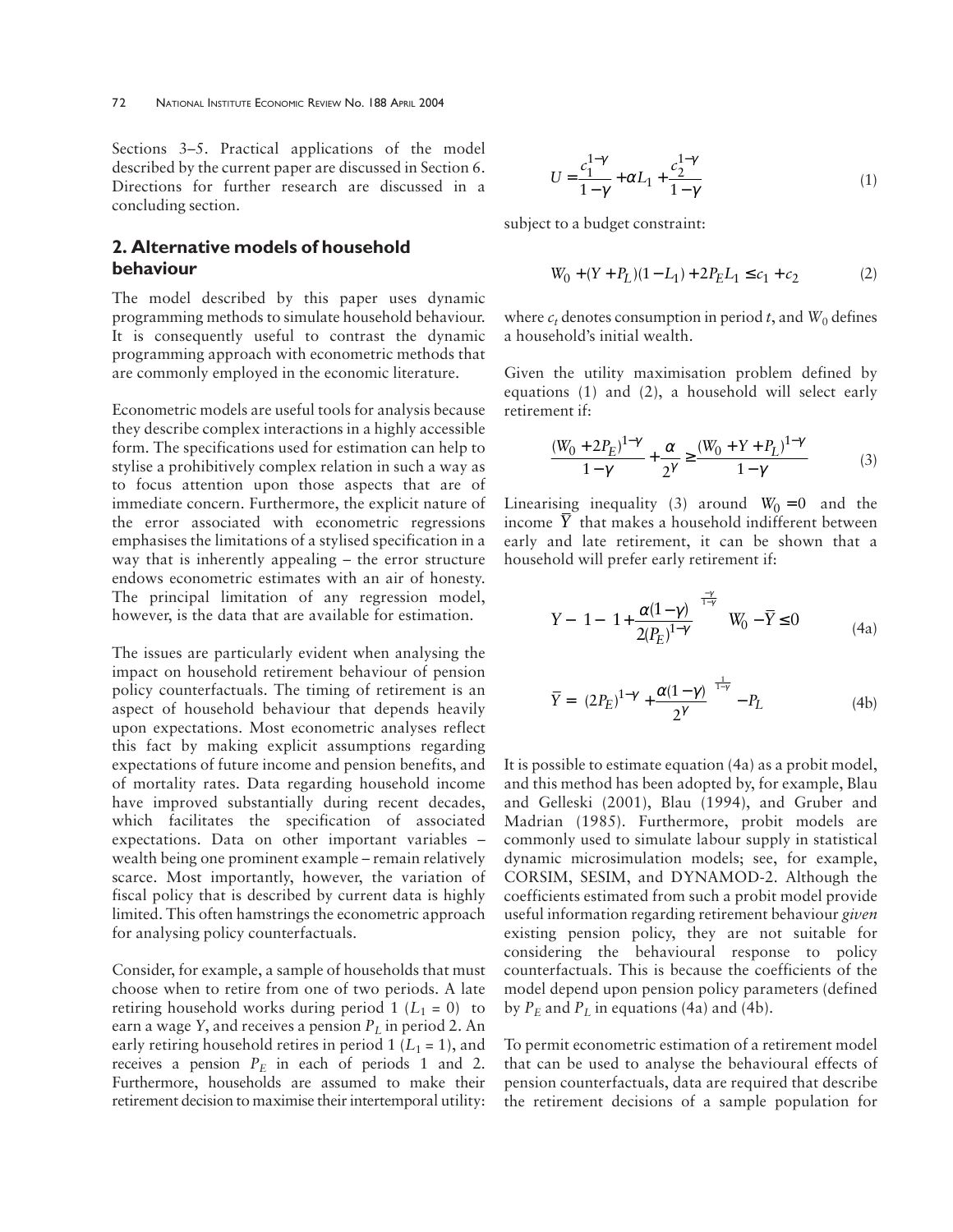whom some variation in the relevant pension characteristics is observed. A prominent example of this type of study is by Stock and Wise (1990). The data used by Stock and Wise provide a detailed description of the income and employment history for a sample of older salesmen from a large Fortune 500 company in the United States. Stock and Wise also had detailed information regarding the occupational pension administered by the firm, which enabled aspects of the pension rights accrued by individuals in the sample to be imputed. Importantly, these pension rights exhibited variation amongst the individuals of the sample.

Stock and Wise (1990) modelled the retirement decision as an irreversible exit from the labour market by way of its Option Value (OV). The model abstracts from the effects of intertemporal consumption smoothing by focusing upon the utility of an individual's income stream – wealth is omitted from the model by assuming that consumption at any time is equal to income. Individuals are assumed to delay retirement at any time, *t*, if the discounted expected value of their future utility from income is improved by doing so. In terms of the example given above, an individual is considered to prefer early retirement using the OV model if:

$$
\left(Y^{1-\gamma}+(kP_L)^{1-\gamma}\right)-2(kP_E)^{1-\gamma}\leq 0\qquad \qquad (5)
$$

where the parameter *k* accounts for the different contribution to utility made by unearned relative to earned income.

The specification defined by equation (5) can be combined with household specific characteristics to form a probit model for econometric analysis. The results that Stock and Wise (1990) present are compelling, and consequently provide a strong argument in favour of the OV framework.

The principal simplification of the OV model is its omission of wealth from the retirement decision – it focuses upon the foregone opportunities associated with retirement, and not the historical provisions made for retirement.5 The fact that Stock and Wise (1990) report plausible econometric estimates is attributable, at least in part, to the homogeneity of the sample that they used. In contrast, when Blundell and Emmerson (2003) estimated the OV model using data for a nationally representative sample of the UK population, they found that wealth had a positive and highly significant effect on the probability of retirement. This suggests that early

accumulation of wealth tends to encourage early retirement. Notably, the coefficient on the OV variable estimated by Blundell and Emmerson ceased to be significant (at any reasonable confidence interval) following the addition of wealth to the probit regression.

When individuals are free to choose the timing of their retirement, it is intuitive that they take into consideration the consumption that they will be able to finance during retirement. The OV model reflects one aspect of this consideration – an evaluation of the foregone opportunities associated with selecting a particular date for retirement. Wealth is clearly another important aspect that has a bearing on the future consumption that an individual can afford. Omission of either of these considerations from an analysis of the retirement decision is likely to result in systematic error, as indicated by the findings reported by Blundell and Emmerson (2003). The scarcity of microdata that describe holdings of wealth is consequently an important limitation for econometric analyses of retirement.

Even if extensive wealth data were readily available, however, the practical implications for retirement behaviour of pension policy counterfactuals would remain difficult to infer. This is because the observed distribution of wealth held by a population will reflect expectations regarding the policy environment. To estimate econometrically the implications for retirement behaviour of pension policy counterfactuals, data are consequently required that describe variation regarding expectations of pension policy.6 Such regression models – and the data required to estimate them – are obviously demanding.

Nevertheless, a number of econometric studies have attempted to estimate behavioural response to changes in pension policy. Country-specific econometric studies of the behavioural effects of pension policy usually consider data that describe known policy experiments. The estimates reported by such studies often indicate that fiscal policy tends to have a statistically insignificant effect on savings and retirement behaviour.7 However, this finding can often be attributed to the subtlety of the policy change, and to delays in the behavioural response. In contrast, studies that report econometric estimates calculated using crosscountry data usually find statistically significant behavioural effects, consistent with the wider variation of pension policy that is observed between countries.8 Even so, cross-country data describe a limited range of policy alternatives, and suffer from undesirable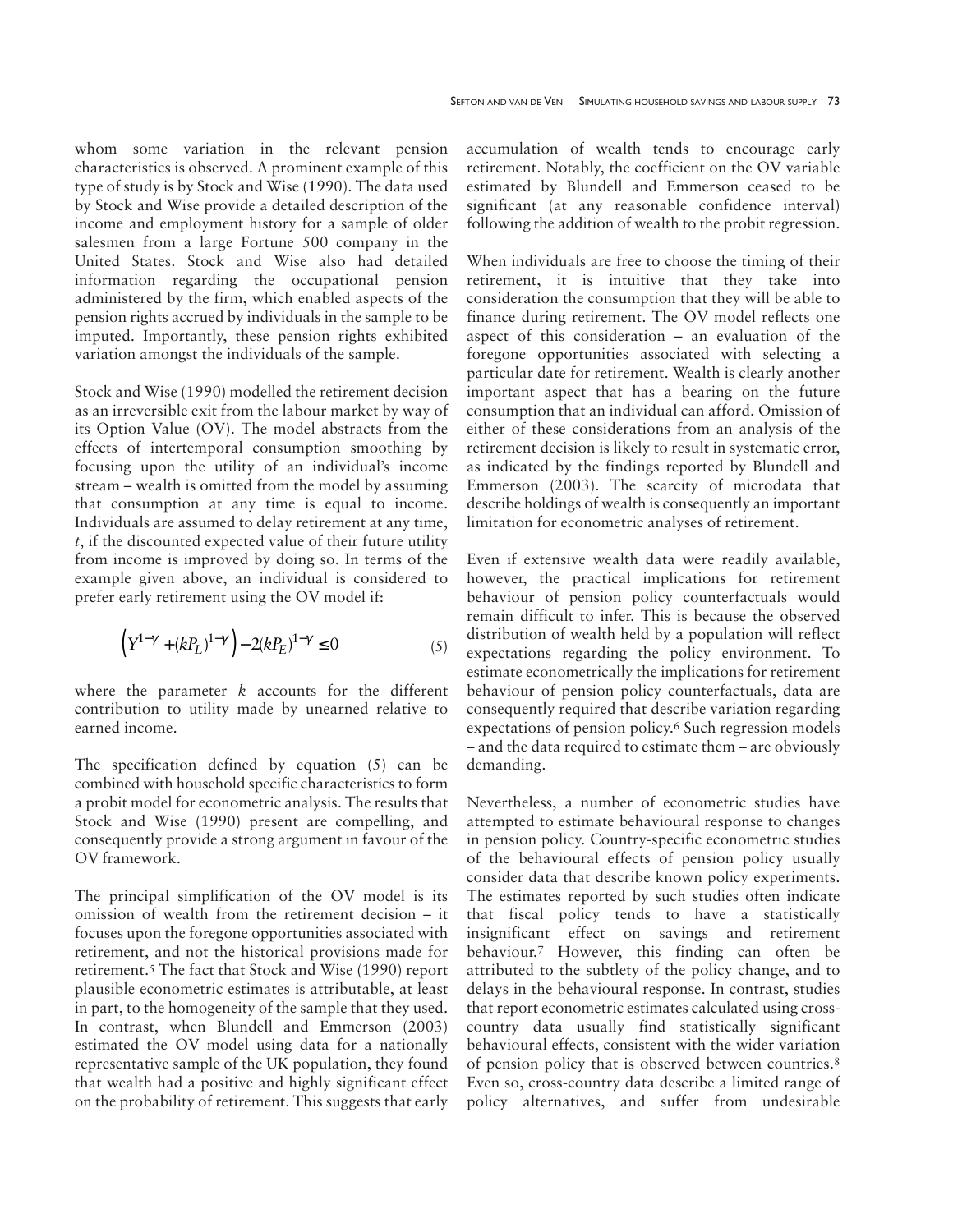population heterogeneity that may be difficult to control for. This undesirable population heterogeneity arises, for example, due to the institutional differences that exist between countries.

In summary, it is useful to refer to the following data continuum. On one extreme, all of the survey data that are required to consider a particular issue are readily available; and on the other, no survey data can be obtained. In the former extreme, regression methods will provide accurate estimates for any well-specified model, in which case econometric estimation presents a useful tool for describing complex relations. In the latter extreme, regression methods will produce biased estimates for a well-specified model, which may confuse an already complicated debate. When all of the data required to consider a problem do not exist (and there are some examples when this will *always* be the case), then it is useful to impose a framework of analysis that focuses upon outcomes that might reasonably be expected. This is the objective of dynamic programming.9

The dynamic programming (DP) model differentiates between two types of variables; *state variables*, which define the existing characteristics of an agent, and *control variables*, which define the set of decisions that the agent can make. Behaviour is described within this framework by an *optimal decision rule*,10 which indicates the control variables that an agent would select, given any combination of state variables. The optimal decision rule characterised by the DP model maximises the agent's *value function*, subject to defined practical constraints. In the case of the simple example described above,  $W_0$ , and *Y* are state variables,  $c_1$ ,  $c_2$ , and *L*1 are control variables (which are subject to the constraint defined by equation (2)), and the value function is defined by equation (1).

The preceding discussion highlights the importance of the practical constraints imposed on a DP problem. If, for example, the simple two-period retirement problem described above is amended to eliminate household wealth, such that  $W_0 = 0$  and consumption in each period is exactly equal to income, then the OV and DP models would provide very similar descriptions of retirement behaviour. In contrast, imposing a budget constraint that permits the accumulation of wealth allows the retirement decisions of households to be affected by both the value of foregone opportunities (which is the focus of the Option Value model), and the value of consumption financed from accumulated assets (consistent with the findings of Blundell and Emerson, 2003).

The cost of the additional flexibility afforded by the DP framework is its computational complexity. In the twoperiod example discussed above, an analytical solution is easily obtained. However, as additional choice variables and time periods are added, the complexity of the DP problem rapidly increases to the point where analytical solutions become impractical and numerical solution methods are necessary. The limitations attributable to this complexity are of immediate practical concern. It would, for example, be desirable to use the DP framework to impose 'sensible' restrictions upon an econometric problem when insufficient data are available for estimation. Alternatively, econometric estimation of a DP framework could help to ensure sensible policy simulations. Unfortunately, the complexity of most DP problems complicates attempts to bridge the gap between the DP and regression frameworks.11 Consequently, DP microsimulation models are usually calibrated to stylised observations, rather than econometrically estimated.

## **3. The current microsimulation model**

A partial equilibrium dynamic microsimulation model has been constructed to explore household savings and labour decisions. The decision unit in the model is the household. Each household is aged by annual increments, from 20 to 90 based upon the age of the household's reference person.12 In every year, the household decides whether to work full time or not at all (households are treated as having an aggregate labour supply),<sup>13</sup> and how much to consume given its economic situation, under the constraint that its net worth must remain positive. A broad definition is assumed for the economic situation of a household, which includes the household's age, its size, the wealth that it has managed to accumulate, the interest rate, the level of means tested income support available, and the wage that it can command for its labour. This wage rate evolves stochastically.

The household is forced to retire by state pensionable age (65 for the UK), if it has not already chosen to do so. In retirement the household pays for its consumption out of its savings, or out of income derived via pensions and investments.

Simulated households are described by seven characteristics:

- i) the number and age of household members
- ii) time of death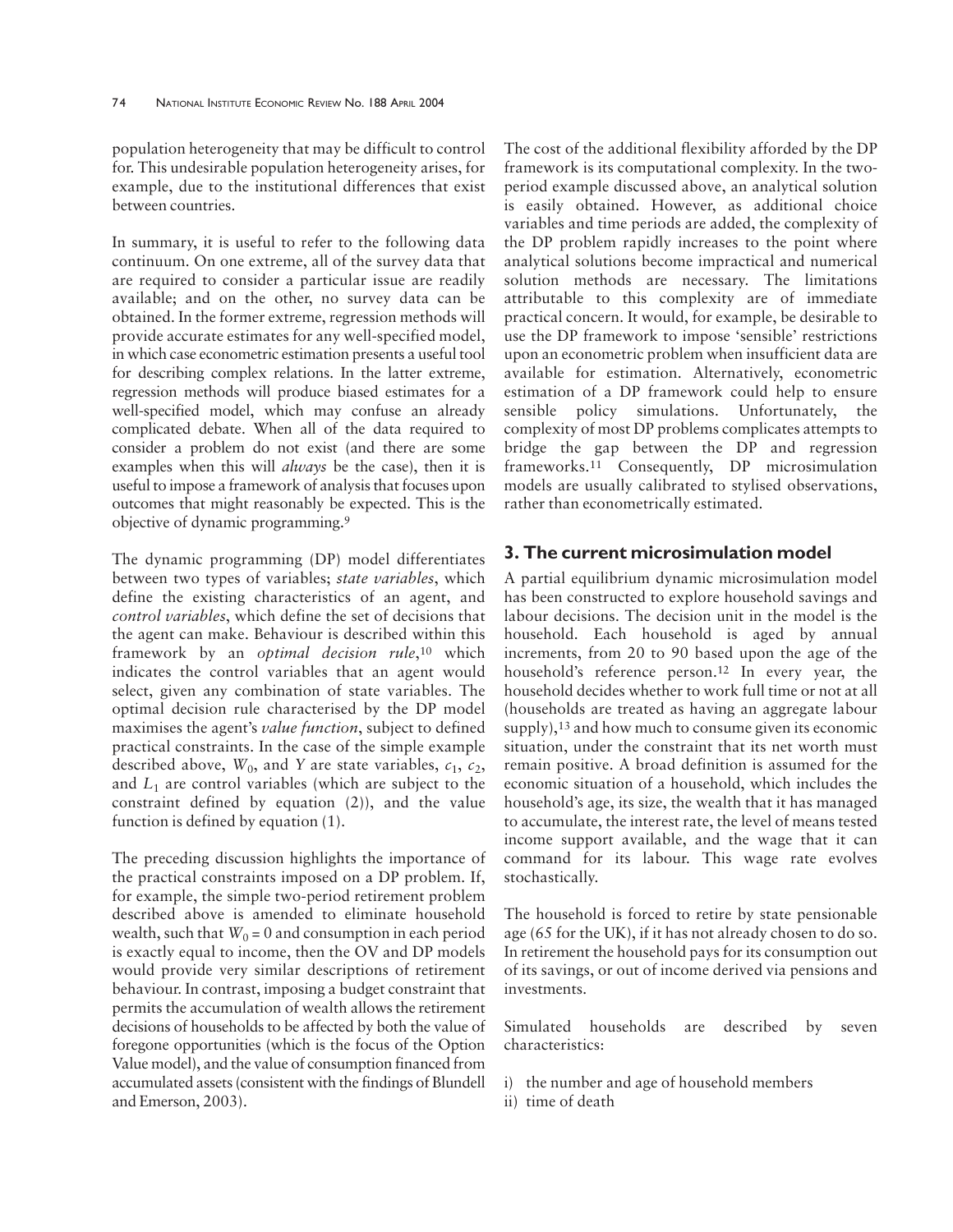- iii) the human capital of the household
- iv) the labour supply of the household
- v) household consumption
- vi) household wealth
- vii)household (mandatory) defined benefit (DB) pension entitlement.

The following sections describe the methods used to generate each of the seven household characteristics defined above. To provide a practical example, statistics are reported for a specification that has been calibrated to reflect UK survey data.

## **4. Non-behavioural characteristics**

Of the seven characteristics defined in the preceding section, three are simulated exogenously. That is, household behaviour with regard to household size, time of death, and human capital does not respond to policy counterfactuals. The procedures used to generate these characteristics, and the associated modelling considerations are described below.

#### *4.1 Demographic size and composition*

The size of each household varies with time to reflect the coupling of individuals, and the birth and aging of children who eventually leave home. Household size is, however, modelled in a predetermined (exogenous) fashion, such that each reference person is assumed to know at the very beginning of his/her simulated lifetime (age 20), when he/she will marry, when and how many children he/she will have, and when his/her children will leave home. This is a strong assumption, particularly when compared with statistical (non-behavioural) dynamic microsimulation models that commonly simulate much more demographic heterogeneity than is considered here, using random allocation methods that reflect real world uncertainty (see, for example, CORSIM, DYNACAN, and DYNAMOD-2). The simplified framework used to simulate demographics is made necessary by the current state of the art in personal computing technology. With regard to analysis of savings and retirement for which the model has been constructed, the methods used to simulate demographics will fail to capture shocks that households experience in practice due, for example, to divorce, unplanned childbirth, or unanticipated changes in health.14 Chart 1 describes the numbers of adults and children by age of reference person – the smoothed data are used for simulations.<sup>15</sup>

#### **Chart 1. Household size by age of reference person**



Source: ECHP data and authors' calculations, see footnote 15.

## *4.2 Household mortality*

Each household is selected to die, based upon an exogenously defined survival function that varies with age. Importantly, households do not know *a priori* when they will die, they only know the simulated survival function. This means that the model is able to capture the precautionary savings that households are likely to accrue in practice to offset the effects of uncertain life expectancy. The model does not, however, include any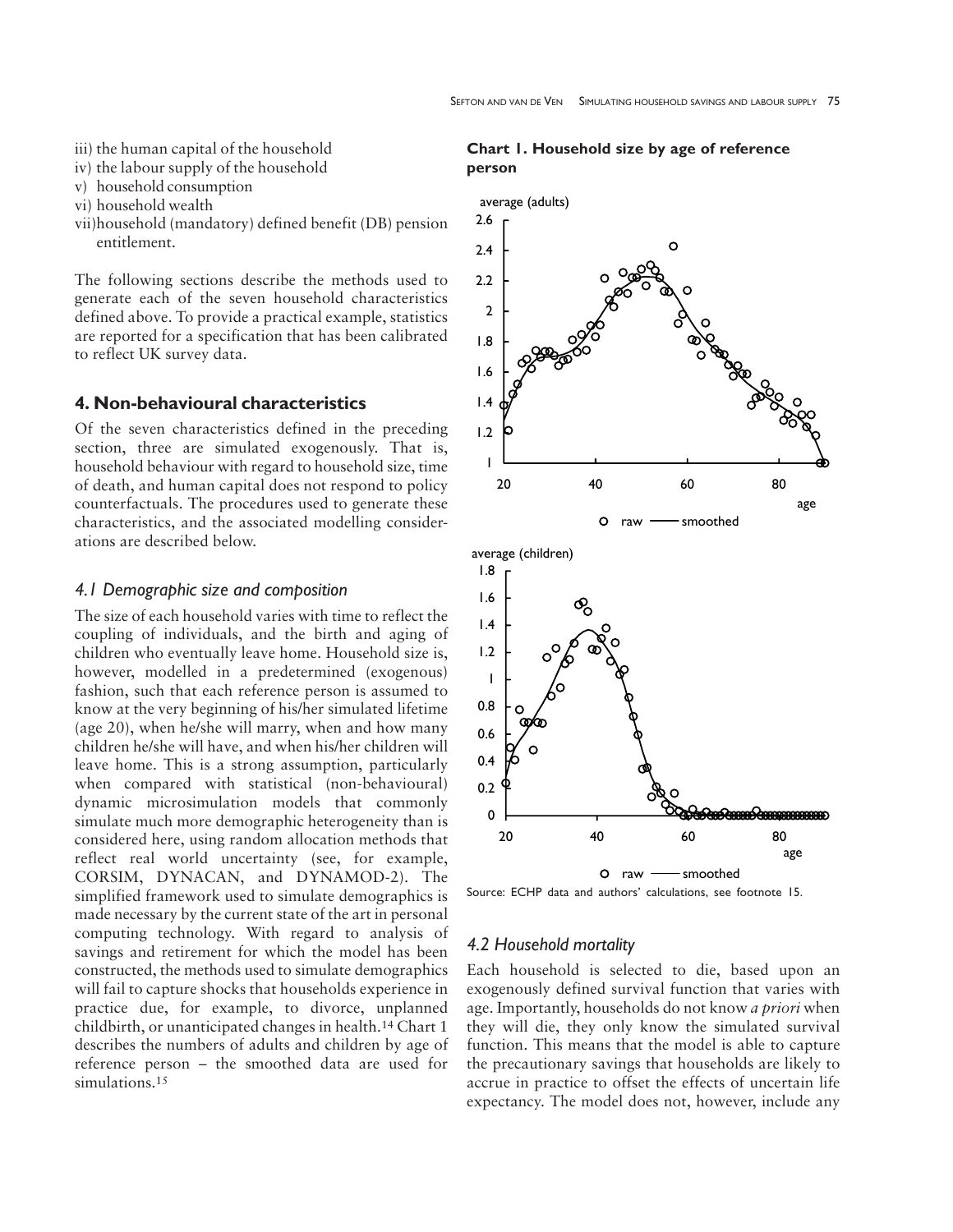

**Chart 2. Mortality rates by age**

Source: See footnote 16.

endogeneity of the survival probabilities that might be expected to exist with, for example, household wealth. Chart 2 displays mortality rates by age of household reference person.16

#### *4.3 Human capital*

A household's labour income is equal to its human capital multiplied by its labour supply. The human capital of a household is simulated as a stochastic process, described by:

$$
b_{it} = \beta b_{it-1} + \theta w_{it-1} + f(t) + \varepsilon_{it}
$$
 (6)

where *hit* defines (log) human capital of household *i* at age  $t$ ,  $w_{it}$  is a dummy variable that takes a value of one if individual *i* was working at age *t* and zero otherwise, and  $\varepsilon_{it}$  is an individual specific error term (which is assumed to be identically and independently distributed across all *i* and *t*). In each period, human capital consequently depends upon human capital in the preceding period (where  $\beta$  accounts for some depreciation), labour in the preceding period (to include a learning-by-doing effect), an underlying age trend (that is the same for all simulated households), and a random disturbance term. Observations derived during model calibrations suggest that the learning-by-doing effect plays an important role in motivating households to supply labour at the beginning of their working lives when the instantaneous returns to labour are low.

The specification of the model used to generate human capital has been selected with some care. Its principal advantage is that the non-random inputs to equation (6),  $(t, h_{it-1}, w_{it-1})$ , are all variables of the microsimulation model that extend no more than one period into the past. This helps to simplify the analytical problem considerably, which is discussed at greater length in the following section.

In addition to making the microsimulation model analytically tractable, the model of human capital described by equation (6) also bears close similarities to alternative wage equations that have been considered in the literature. Consider, for example, the simple 'regression-toward-the-mean' (RTM) model of human capital evolution that is studied in detail by Atkinson *et al*. (1992), and used by Huggett (1996) in his equilibrium model of the US economy.17 The RTM model of human capital is described by:

$$
z_{it} = \beta z_{it-1} + \varepsilon_{it} \tag{7}
$$

where  $z_{it} = (h_{it} - \overline{h}_t)$  is the deviation of household *i*'s human capital from the population's geometric mean  $(\overline{b}_t = \frac{1}{n} \sum_i^n b_{it})$ . Including a learning-by-doing effect into the model defined by equation (7) and rearranging:

$$
b_{it} = \beta b_{it-1} + \theta w_{it-1} + (b_t - \beta b_{t-1} - \theta \overline{w}_{t-1}) + \varepsilon_{it}
$$
  
=  $\beta b_{it-1} + \theta w_{it-1} + g(t) + \varepsilon_{it}$  (8)

where  $\bar{w}_t$  is the proportion of the population employed at age *t*, the learning-by-doing effect is described by  $\theta(w_{it} - \overline{w}_t)$ , and *g*(*t*) defines the bracketed term in the first line of equation (8). Comparison of equation (6) with (8) reveals the similarities between the model used to generate the evolution of human capital and the RTM model described by equation (7). Furthermore, van de Ven (1998) suggests that there exists a close relationship between the RTM model of human capital, and the classical model of income dynamics advocated by Mincer (1974).

Note, however, that the RTM model described by equation (8) and the model used to simulate the evolution of human capital (described by equation (6)) are not equivalent. Importantly, equation (8) reveals that augmenting the model described by equation (7) to include a learning-by-doing effect implies that the specification of *g*(*t*) depends upon the policy regime. This is in contrast to the specification assumed for  $f(t)$  in equation (6), which is policy invariant.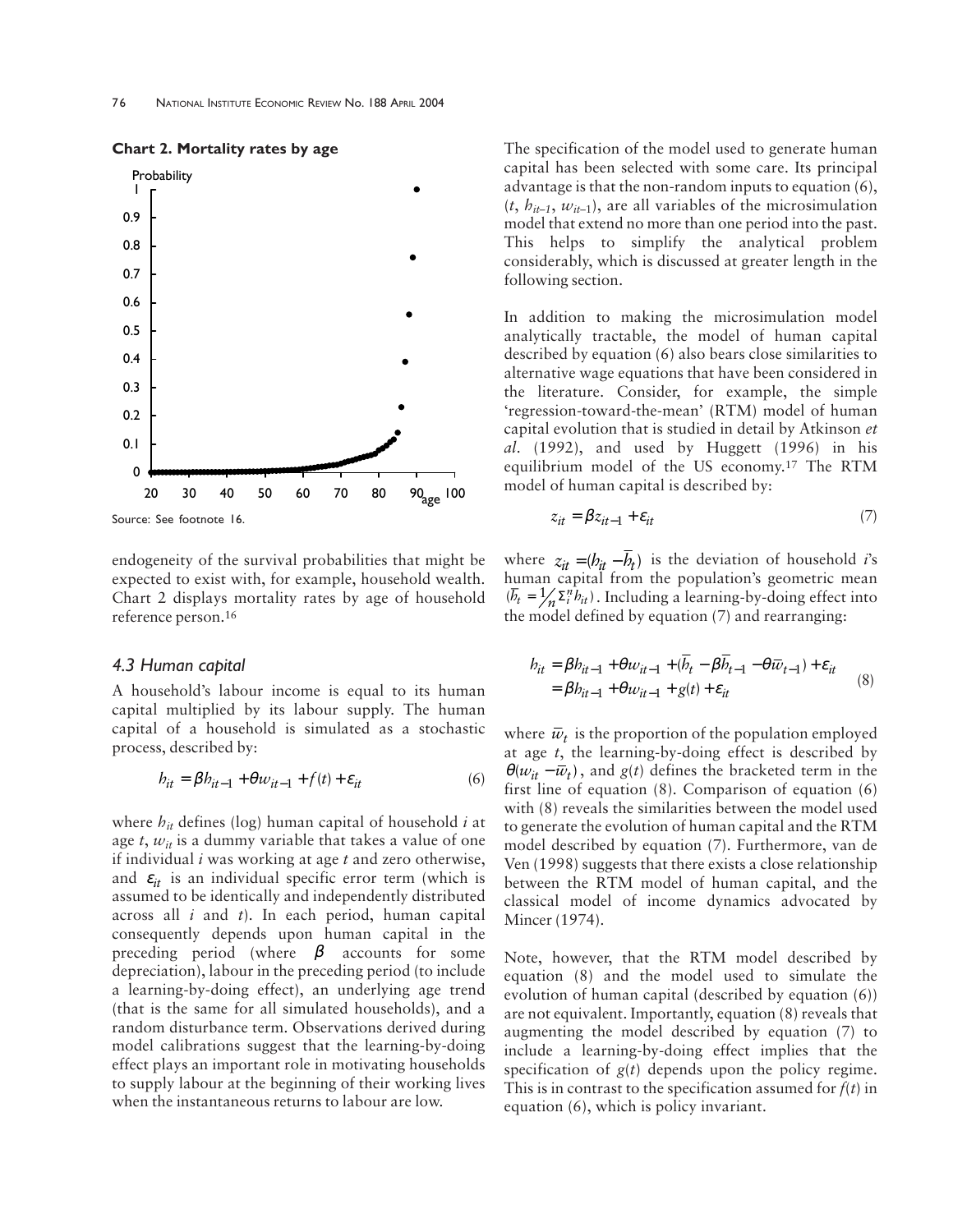#### **Estimates and calibration**

Difficulties were encountered when estimating equation (6) econometrically due to two principal factors; equation (6) is a highly stylised specification for the evolution of human capital, and the data used for estimation provide insufficient information to describe adequately lifetime income dynamics. These practical complications provide a pertinent example of the limitations to econometric analysis that are discussed in Section 2, and it is consequently useful to describe them at some length here.

Equation (6) was estimated using a sample selection model of individual full-time employment wages. This model takes into consideration the fact that wages are only observed for individuals who are working, and that there is likely to be a relationship between the probability of working and the wage rate. The regression was undertaken using the 'Sampsel' procedure in TSP, full details of which can be obtained from the 'TSP 4.4 User's Guide' (see http:// elsa.berkeley.edu/wp/tsp\\_user/tspugpdf.htm). The data used to estimate equation (6) were derived from the ECHP, which provides panel data for a period of up to seven years (at the time of writing).

The sample selection model involves estimating two equations, a probit to identify individuals who are employed, and a (log) wage equation. The probit equation used predicts the probability of an individual's employment status with regard to various demographic, health, and economic variables. These are not of immediate interest here, and are consequently reported in Appendix B.18 Estimation of the specification defined by equation (6) requires data regarding an individual's human capital in a given period, and in the immediately preceding period. Since an individual's human capital is observed only if he/she is working, and since the current analysis considers only full-time employment, estimation of the specification defined by equation (6) results in multicollinearity between the employment identifier,  $w_{it-1}$ , and the regression constant. To overcome this problem, it is necessary to resort to a reduced form of equation (6):<sup>19</sup>

$$
b_{it} = \beta^{R} b_{it-R} + \sum_{s=1}^{R} \beta^{s-1} (\theta w_{it-s} + f(t+1-s) + \varepsilon_{it+1-s}) \tag{9}
$$

Two sets of regression estimates for equation (9) are reported in table 1, one in which *R* = 3, and another in which  $R = 6$ . Both of these regressions use observations drawn from the ECHP for 2000/01 to describe *hit*. Table 1 also includes 'restricted estimates', which are described at length below.

When the data used to estimate equation (9) describe limited temporal variation, the ability to capture important aspects of persistence in the evolution of human capital, and consistency over the working lifetime are compromised. The practical relevance of these limitations is reflected by the two sets of unrestricted estimates that are reported in table 1. With regard to the issue of persistence, note that extending the temporal dimension of the data used for estimation from  $R = 3$  to  $R = 6$  results in a significantly higher estimate for  $\beta$ . With regard to consistency over the lifetime, the top panel of chart 3 plots the profiles of human capital over the working lifetime that are implied by the unrestricted regression estimates for an individual with geometric mean income at age 20, assuming full-time employment over the entire working lifetime. The top panel of chart 3 also plots average income by age derived from Family Expenditure Survey20 and ECHP data.

The top panel of chart 3 highlights the difficulties that may arise when the data used for econometric

|                   | $R = 3$          |              | $R = 6$       |              | Restricted ests. |              |
|-------------------|------------------|--------------|---------------|--------------|------------------|--------------|
|                   | Estimate         | Std error    | Estimate      | Std error    | Estimate         | Std error    |
| β                 | 0.829272         | 8.36E-03     | 0.881672      | $6.49E - 03$ | 0.975000         | <b>NA</b>    |
| full-time $(t-1)$ | 0.080523         | 3.40E-02     | 0.108149      | $2.21E - 02$ | 0.056670         | $2.08E - 02$ |
| c                 | .548770          | $1.80E - 01$ | 1.062290      | $1.19E-01$   | 0.631478         | $9.72E - 02$ |
| age               | l.96E–02         | $1.33E - 02$ | $5.16E - 03$  | $9.04E - 03$ | $-2.44E-02$      | $7.49E - 03$ |
| age <sup>^2</sup> | $-5.4$ I E $-04$ | $3.26E - 04$ | $-2.26E - 04$ | $2.24E - 04$ | $4.64E - 04$     | $1.88E - 04$ |
| age^3             | $4.42E - 06$     | $2.59E - 06$ | $2.30E - 06$  | $1.80E - 06$ | $-2.9$ I E $-06$ | $1.53E - 06$ |
| inverse mills     | $-0.143250$      | $2.99E - 02$ | $-0.157948$   | 3.75E-02     | $-0.028813$      | $4.21E - 02$ |
| R <sup>2</sup>    | 0.509533         |              | 0.383955      |              | 0.362528         |              |
| std error         | 0.333069         |              | 0.37255       |              | 0.424956         |              |
| adj std error     | 0.154155         |              | 0.106433      |              | 0.148882         |              |

**Table 1. Econometric estimates of human capital equation**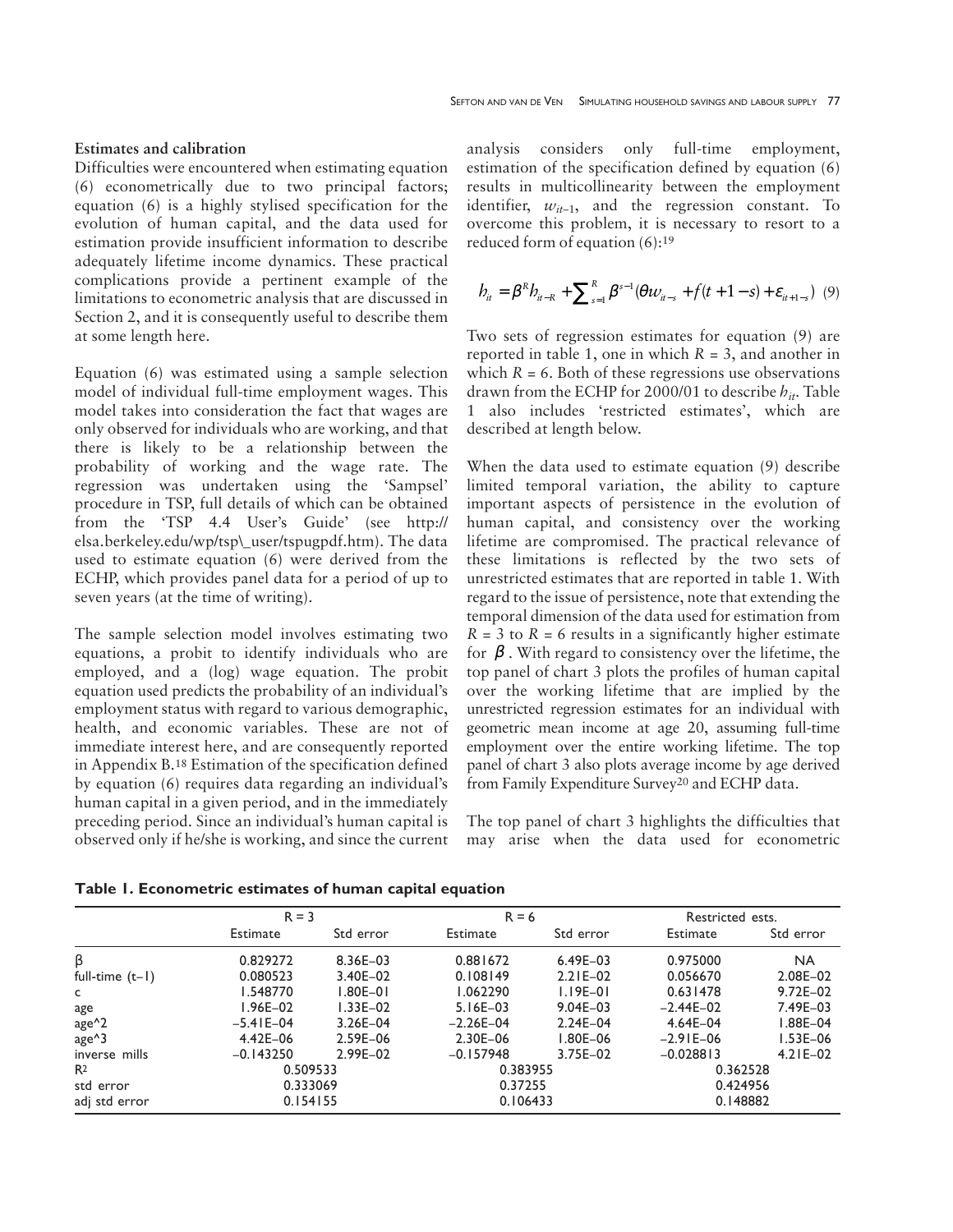estimation provide insufficient information to infer important aspects of the relationship of interest. Including three lagged periods in the regression of equation (9) results in an implied human capital profile that is quite different to the profile obtained when six lagged periods are included – neither of which bear a particularly close resemblance to the lifetime profile described by the survey data.

In response to the above observations, the six-lagged period specification of equation (9) was used to obtain

**Chart 3. Estimates of human capital by age**



Source: Authors' calculations.

estimates for the model of human capital evolution, where  $\beta$  was restricted to take a value of 0.975. Regression estimates are displayed in table 1, and the implied lifetime profile of human capital can be compared against associated survey data in the bottom panel of chart 3. The population averages of annual income reported in chart 3 are derived from a crosssection, which fails to reflect the impact on human capital evolution of wage growth. Consequently, a series that reflects a conservative wage growth of 1 per cent per year is also included for comparisonin the bottom panel of chart 3.

Comparing the regression statistics reported in table 1 for the restricted and unrestricted specifications of the six lagged period model indicate that fixing  $\beta$  to 0.975 has a small, though significant, debilitating effect on the model's ability to reflect variation observed in the survey data. Nevertheless, the progression of human capital over the lifetime that is implied by the restricted model, as displayed in chart 3, appears to exhibit a closer relation to the survey data. Consequently, the restricted estimates reported in table 1 are used for the microsimulation model.

All that remains to characterise fully the model used to simulate human capital evolution is a description of population heterogeneity. Individual heterogeneity of human capital enters the model in two ways, through the initial dispersion imposed at age 20, and through transitory terms,  $\varepsilon$ <sub>*i*</sub>, for each subsequent period of the working lifetime. The dispersion of human capital assumed at age 20 is based upon the relationship between the standard deviation of (log) full-time wages and age described by ECHP data for 2000/01, as displayed in chart 4. Following the trend displayed in chart 4, and the associated relation with FES data, a value of 0.40 was selected for the initial dispersion of human capital. Furthermore, the geometric mean assumed for human capital at age 20 is 13,091.88 (PPS), which is equivalent to  $£9,426$  (GBP) described by the FES.21 The standard deviation of the temporal variation term  $\varepsilon_{i}$ , is assumed to equal 0.148882, which was calculated from the econometric estimate for the standard deviation of the restricted regression reported in table 1.

### **5. The dynamic programming problem**

Labour supply, consumption, wealth, and DB pension entitlement are all modelled endogenously as a DP problem. Households are considered to choose their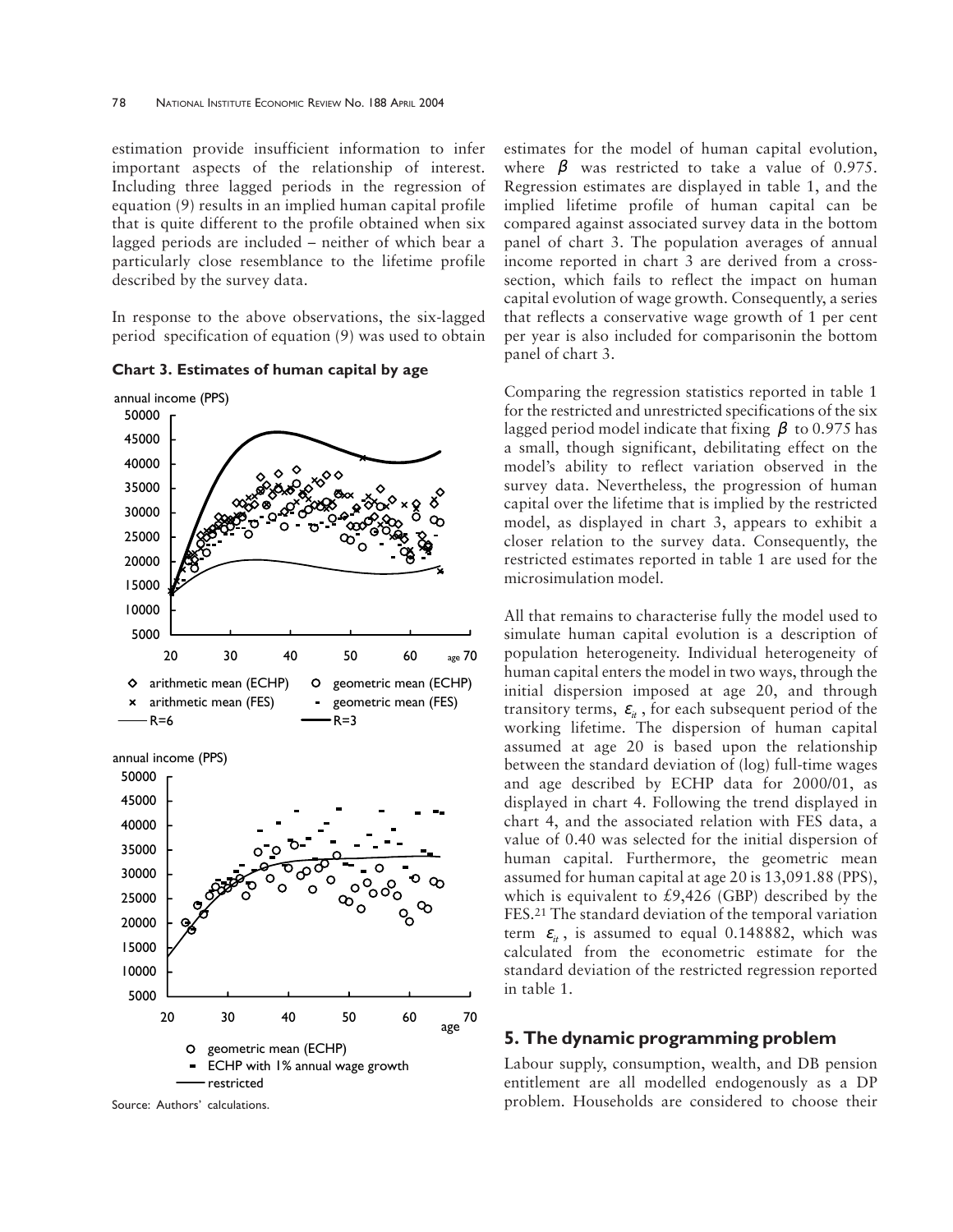**Chart 4. Standard deviation of full-time wages by age**



Source: Authors' calculations.

labour supply and consumption in every period to maximise their expected utility, subject to a budget constraint.22 Expected lifetime utility is described by the additively separable function:

$$
U_{t} = E_{t} \left( \sum_{i=t}^{70} u \left( \frac{c_{i}}{m_{i}}, l_{i} \right) (1 + \pi)^{t-i} \right)
$$
 (10)

where  $E_t$  is the expectation operator,  $c_t \in R^+$  is household consumption,  $m_t \in R^+$  is the household's adult equivalent size, and  $l_1 \in [0,1]$  is the proportion of the household's time devoted to leisure at time *t* =  $(0,...,70)$ .<sup>23</sup> The parameter  $\pi$  is a discount factor, which is assumed to be time independent.24 During the working lifetime – defined between  $t = 1$  and the relevant state pensionable age  $t_p$  – a household's labour choice is restricted to full-time employment, and not employed. After  $t<sub>P</sub>$ , the household is forced to retire.

A Constant Elasticity of Substitution (CES) utility function is assumed, which is defined by:

$$
u(C_t, I_t) = \frac{1}{(1 - \frac{1}{\gamma})} \Big( C_t^{(1 - \frac{1}{\rho})} + \alpha^{\frac{1}{\rho}} (\delta_t I_t)^{(1 - \frac{1}{\rho})} \Big)^{\frac{1 - 1/\gamma}{1 + 1/\rho}}
$$
(11)

where  $\gamma$  is the inter-temporal elasticity of substitution, and  $\rho$  is the elasticity of substitution between  $C_t = c_t/m_t$  and  $l_t$ .  $\delta_t$  is a scaling parameter that adjusts for lifestyle changes that arise during retirement (and can also be varied to reflect changes in health). The higher the value of  $\rho$ , the higher the proportional change between consumption and leisure for a given proportional change in prices. Similarly, the larger the value of  $\gamma$ , the higher the proportional substitution between consumption today and consumption tomorrow for a given proportional change in interest rates. Wealth in any period,  $W_t$ , is constrained to be non-negative, and is given by:

$$
W_{t+1} = W_t - c_t + y_t^{DI}(y_t, W_t, m_t)
$$
\n(12)

where  $y_t^D(y_t, W_t, m)$  is the post-tax and benefit income obtained by a household of age *t*, given pre-tax income  $y_t$ , wealth  $W_t$ , and equivalence size  $m_t$ . Pre-tax income is derived via the real return on household wealth, *RW<sub>t</sub>*, through a household's labour supply during the working lifetime  $(t < t<sub>P</sub>)$ , and via DB pension entitlements during the retired lifetime  $(t \ge t_p)$ , such that:  $y_{it} = R W_{it} + h_{it}$  (1–  $l_{it}$  + ( $S_{it}$  / $t > t_p$ ), where  $S_{it}$  defines household *i*'s DB pension entitlement at age *t*. The real interest rate is assumed to be 5 per cent. DB pension entitlements are calibrated to reflect the rules of the respective tax and benefits system. Full details of the tax and benefits system simulated for the UK are provided in Appendix C.

#### **Solving the model**

Given a household's wealth, human capital, and DB pension entitlement at any time *t*, the value function associated with equation (10), can be defined as:

$$
V(W_t, b_t, S_t) = \max_{c_t, l_t} \{ u(C_t, l_t) + (1 + \pi)^{-1} E_t V(W_{t+1}, b_{t+1}, S_{t+1}) \}
$$
(13)

We require the optimal values of the control variables,  $(c_t, l_t)$ .

First, grids are constructed that define every practicable combination of the state variables – wealth,  $W_t$ , human capital,  $h_t$ , and pension entitlement,  $S_t$  – for each period in the simulated lifetime,  $t = 0, \ldots, 70$ . Solution of the utility maximisation problem then proceeds by backward induction. In period  $t = 70$ , the specification of the model implies that  $l_{70} = 1$  (all households are assumed to be retired), and  $c_{70} = W_{70} + y_{70}^{DI} (S_{70} + R W_{70}, W_{70}, m_{70})$ (there is no bequest motive, and death following period 70 is certain). This gives the value of  $V(W_{70}, h_{70}, S_{70})$ associated with every grid point defined in period 70.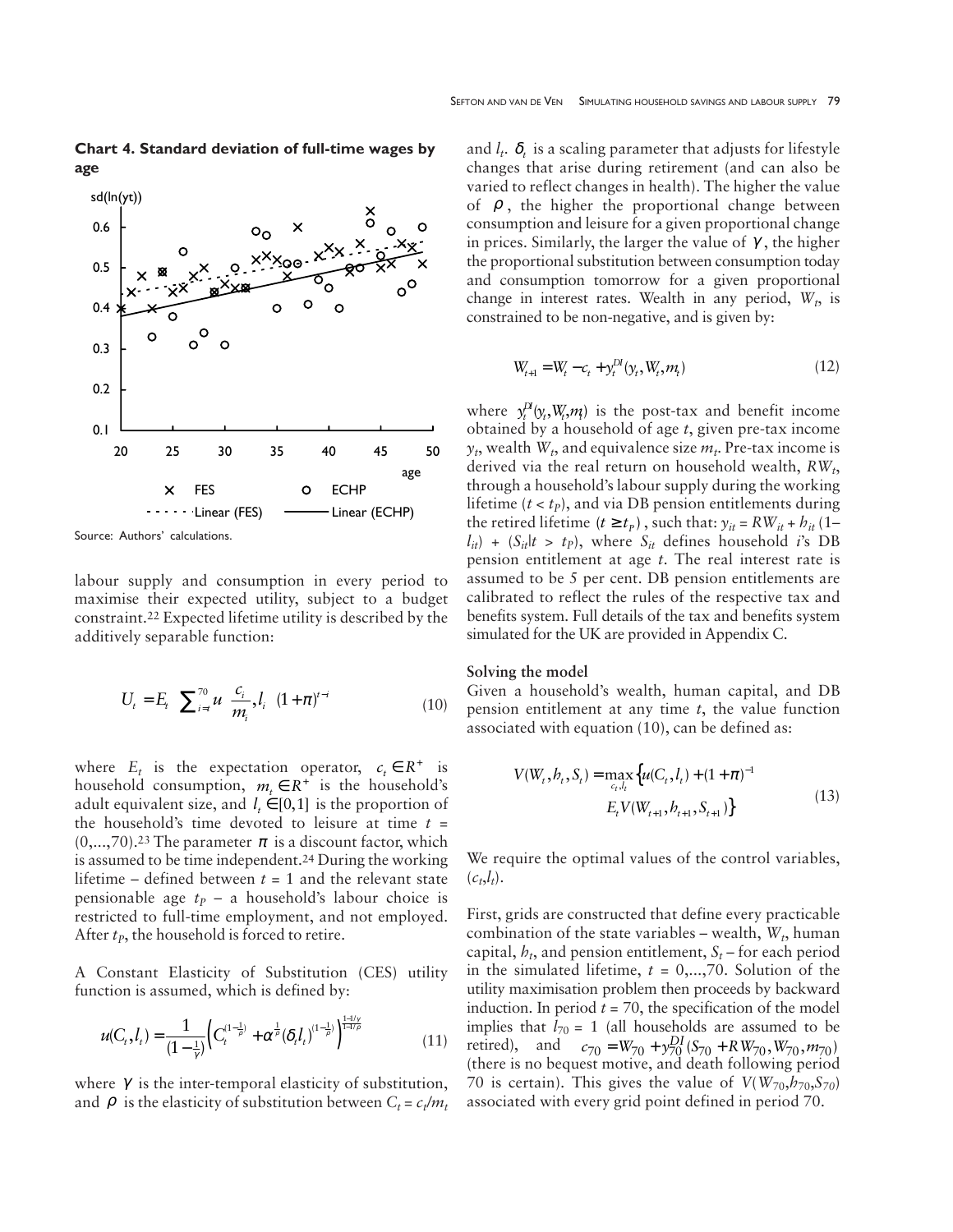Maximisation of equation (10) with respect to  $c_t$ , subject to the budget constraint defined by equation (12), gives rise to the following Bellman equation for internal solutions:

$$
\frac{\partial u}{\partial C_t} m_t^{-1} - (1 + \pi)^{-1} R_{t+1}' m_{t+1}^{-1} E_t \frac{\partial u}{\partial C_{t+1}} = 0 \tag{14}
$$

where  $R'_{t+1}$  is the post-tax real rate of return at time  $t+1$ . The solution method involves solving equation (14), subject to the non-negativity constraints defined above for each grid reference point, where the required expectations are evaluated with reference to higher age grid solutions given the defined relations for  $W_t$ ,  $h_t$ , and  $S_t$ , and the relevant probability of survival.<sup>25</sup> Where leisure is a choice variable  $(t < t<sub>P</sub>)$ , the alternative leisure choices are considered separately, and a selection is made on the basis of the implied value function *V*.

The above discussion reveals the importance of ensuring that the specification adopted for the evolution of human capital depends only upon variables that extend one period back in the microsimulation model. If, for example, the human capital specification described by equation (6) was augmented to include a learning-bydoing effect with a two-period lag, then the labour choice in any given period would affect the household's human capital in both the immediately succeeding period and two periods hence. This would substantially complicate calculation of the expected marginal utilities that are required to determine the solution to the model, as described by equation (14).

## **6. Practical applications**

The current model provides a useful tool for considering a range of policy relevant issues. Sefton *et al*. (1998), for example, consider the distributional implications of alternative pension policies using a model that is similar to the one described here, with the exception that the model they used assumes an inelastic labour supply. The results obtained by Sefton *et al*. (1998) suggest that means testing of old age pensions can increase wealth inequality among the retired because of the effects that it has on the incentives to save. Means testing reduces the benefits of saving for affected households, and the analysis reported in Sefton *et al*. (1998) indicates that this may reduce the provisions made for retirement by the poorest households. This is an interesting finding, because advocates of means testing are often also concerned about inequalities in wealth holdings and would like these to be reduced.

The study by Sefton *et al*. (1998) is complemented by another study by Sefton and Weale (2003), which considers the likely effects of a reduction in the pension taper rate (rate of withdrawal in response to private income) from 100 per cent to 50 per cent. This scenario reflects the policy change that occurred in the UK with the introduction of the Pension Credit in October of 2003. The analysis presented by Sefton and Weale (2003) focuses upon the income and substitution effects of the simulated policy change. Notably, substitution effects can only be captured by a model that includes behavioural responses. The study by Sefton and Weale (2003) suggests that there is likely to be popular support for means-tested rather than flat-rate benefits in the short term, but that voters would prefer flat-rate benefits in the long run.

In the UK, various tax incentives are offered to encourage individuals to save for retirement. The most important of these are the 25 per cent tax free lump sum payment received at retirement, and the opportunity for high tax rate payers to receive relief at the high rate on pension contributions but pay tax at the low rate on the pension benefits. To take advantage of these tax incentives, however, individuals must effectively 'lock away' their savings in approved pension savings accounts during their working life, thereby removing any liquidity on these assets. They must also annuitise the majority (75 per cent) of these assets on retirement. Cantor and Sefton (2002) examined how this loss of liquidity on pension savings might affect the incentives of individuals to save in approved pension accounts. They found that the impact depended significantly on an individual's income.

The findings of Cantor and Sefton (2002) can be explained as follows. Individuals on low incomes generally have a lower ratio of savings to income, and face a higher level of income uncertainty than individuals on higher incomes. Individuals with low incomes consequently have a stronger motive to keep their savings liquid, should their future income fall unexpectedly, and the need to finance consumption from savings arise. This makes individuals on low incomes less willing to 'lock away' their savings, which means that they fail to take full advantage of the tax incentives offered on pension accounts.

Furthermore, the paper by Cantor and Sefton (2002) investigates a specific proposal to reduce the liquidity trap for those on low incomes. All annual contribution limits to pension accounts were removed and replaced by a single lifetime contribution limit. This effectively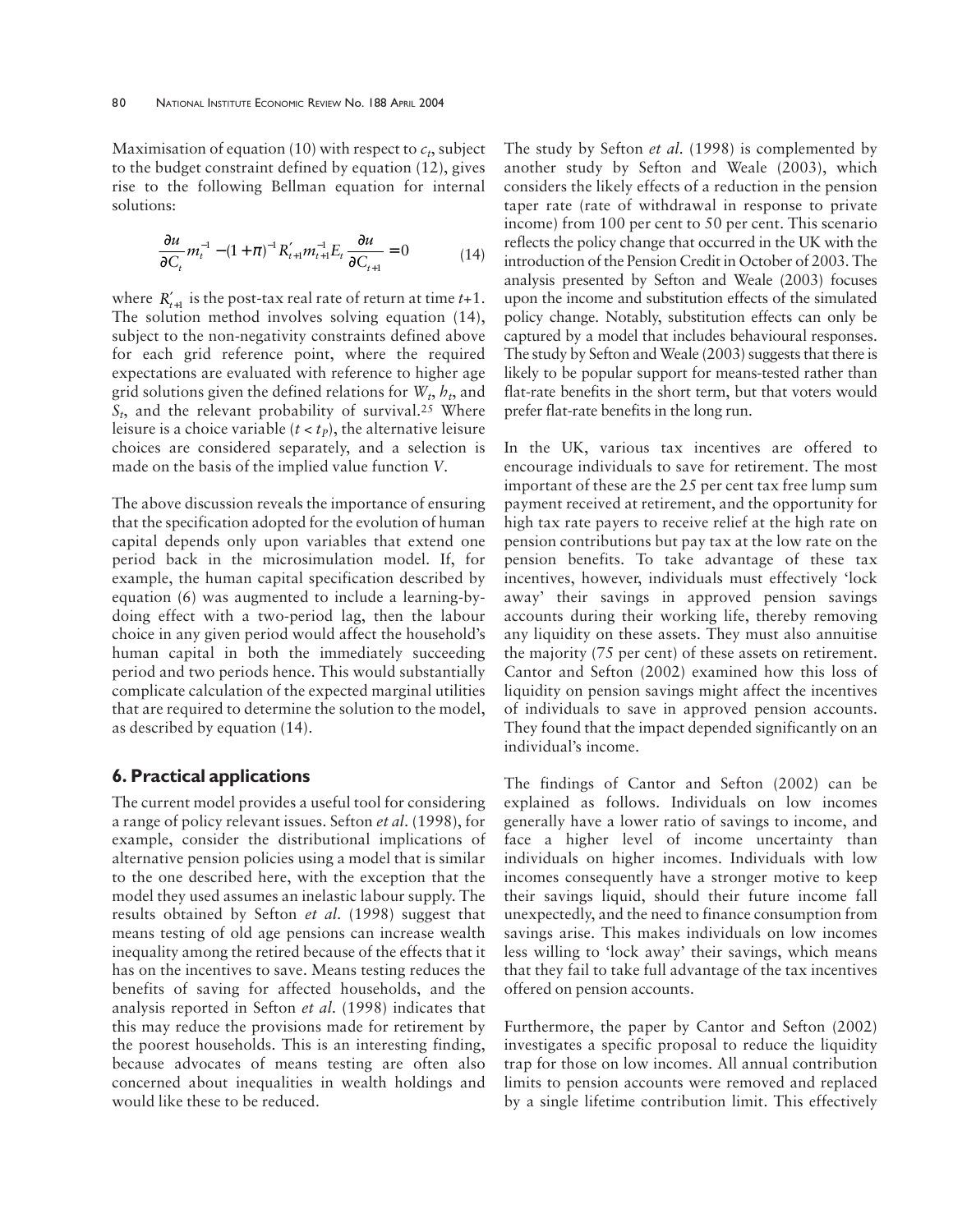allowed those on low incomes to save in liquid assets and just before retirement switch these assets into pension accounts to take advantage of the tax benefits. The results of the model suggested that this could boost savings of those on low incomes by as much as 30–50 per cent, whilst leaving those on high incomes unaffected. The changes to pension arrangements being implemented after the 2004 Budget reflect this. They replace annual contribution limits by something much closer to lifetime contribution limits, thereby reducing the illiquidity of retirement saving.

In a related study, Dutta *et al*. (2000) attempt to explain the observed fall in the level of UK capital taxation since the Second World War as a response to the changing demographic structure. Generally, the old prefer lower levels of capital taxation and proportionally higher levels of labour income taxation compared to the young. This is because an increase in capital taxation shifts resources from the old to the young, as the old own a far larger proportion of the assets. One might consequently expect that capital tax rates will fall as a population ages. The model used by Dutta *et al*. (2000) is calibrated to the UK economy as observed in in 1951 and 1991. In each case, the model population is asked to vote for a one-off change in the capital tax rate. The labour income tax rate then adjusts so that the government budget is balanced. The majority of the 1951 model population chose a 40 per cent capital tax rate relative to a 20 per cent rate, whereas the majority of the 1991 population chose the 20 per cent tax rate.

The model that is described by the current paper is also being used to consider the likely effects on retirement behaviour of alternative pension policy counterfactuals. Preliminary analysis, for example, suggests that the Pension Credit referred to above may strike an acceptable balance between redistributive objectives and the disincentive effects to savings. Consistent with recent research on voting behaviour (see Conde-Ruiz and Profeta, 2003), preliminary analysis suggests that low income and high income households prefer a limited means-tested pension system, while middle income groups prefer a universal pension system. In another recently considered application, the model has been used to undertake preliminary analysis into the extent to

which international differences in retirement behaviour can be explained by differences in the pension policies of the respective countries, and to consider the associated distributional implications.

All of these issues analyse behavioural responses. They therefore cannot be coherently investigated except by using the framework we describe here.

# **7. Directions for further research**

The data that are required to evaluate econometrically household responses to alternative pension policy environments are limited in many respects. This has motivated the development of microsimulation tools for analysis. The model that is described by the current paper was created to analyse household savings and labour responses to pension policy counterfactuals. Simulation models are rarely developed to consider behavioural responses due to the computational complexities that are involved. In contrast, the model described here uses a behaviourally consistent dynamic programming framework to simulate the consumption/ savings, and the labour/leisure decisions of households.

The programming architecture of the microsimulation model has been designed with computational efficiency in mind, and this has achieved a manageable run-time of 3.5 hours on a personal computer.26 Nevertheless, the computational intensity of the problem has meant that it was necessary to impose non-trivial stylisations on the simulated characteristics. One of the most important simplifications assumed by the model concerns the simulation of household demographic characteristics, which evolve in an exogenous fashion, and so omit the possibility of behavioural responses to a substantial aspect of real-world uncertainty. It is with regard to these demographic characteristics that future research effort regarding the model described here is likely to focus. There is good reason to be confident that, with modest improvements on existing computer technology, the full range of demographic heterogeneity that is currently described by non-behavioural dynamic microsimulation models can be incorporated into the current fully behavioural framework.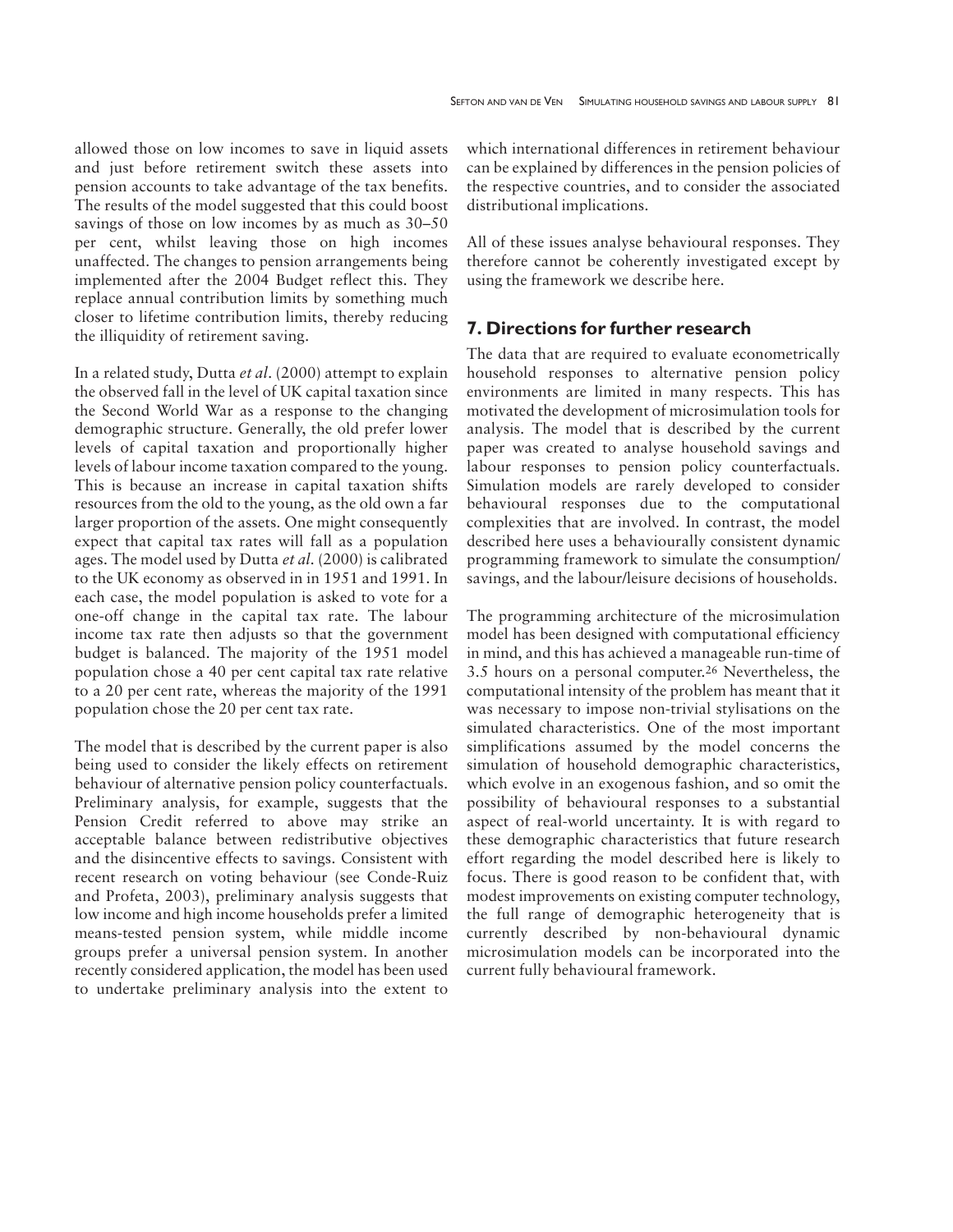# **Appendix A. European Community Household Panel**

The European Community Household Panel Survey (ECHP) is 'the most closely co-ordinated component of the European system of social surveys' that are collected by Eurostat (the statistical office of the European communities). The ECHP provides detailed panel data for households that are drawn from fifteen European Community counties, spanning the period between 1994 and 2001 (the most recent year for which data have been made available). The data are collected at annual intervals, and so build up an historical record of 60,500 nationally representative households.27

The ECHP data that are considered in this paper have been sourced by Eurostat from the British Household Panel Survey (BHPS). The BHPS is a panel survey of households that were originally selected to provide a nationally representative sample of the UK population.28 The first wave of the survey was undertaken in 1990, and includes information for 13,840 individuals drawn from 5,511 households. Subsequent waves have been undertaken annually, to provide a survey history for individuals who were approached in the original wave (and their subsequent households). The most recent wave released by the Office for National Statistics (ONS) supplies data for the year 2000/01 (the tenth consecutive wave). The variables used to undertake the analysis presented here were extracted from the ECHP using SPSS programs. The authors may be contacted for further details.

# **Appendix B. Probit analysis of employment status**

| Parameter            | Estimate      | Std error      |
|----------------------|---------------|----------------|
| C                    | $-12.17570$   | $(3.47E+00)$   |
| AGE                  | 0.99082       | $(3.48E - 01)$ |
| AGE <sub>2</sub>     | $-0.03158$    | $(1.26E-02)$   |
| AGE3                 | 4.60E-04      | $(1.95E-04)$   |
| AGE4                 | $-2.69E - 06$ | $(1.10E-06)$   |
| NC.                  | $-0.33892$    | $(3.24E-02)$   |
| <b>MALE</b>          | 1.01702       | $(5.81E-02)$   |
| <b>COUPLE</b>        | 0.03831       | $(6.83E-02)$   |
| <b>CAR</b>           | 0.48719       | $(8.45E-02)$   |
| <b>ROOMST</b>        | 0.03914       | $(1.87E-02)$   |
| H45TTM3              | $-1.43907$    | $(2.28E-01)$   |
| H <sub>12</sub> TTM3 | 0.23211       | $(5.72E-02)$   |
| correct predictions  | 0.78782       |                |

# **Appendix C. Simulating UK tax and benefits policy**

## *UK pension policy*

The current UK pension system is comprised of three tiers. The first tier consists of the Basic State Pension, BSP; the second tier of all government run contributory pension benefits (the State Earnings Related Pension Scheme, SERPS, and the Second State Pension, S2P); and the third tier of all private pension schemes. Furthermore, Incapacity Benefit is a commonly used vehicle to fund early retirement.

The following describes each system, as it stood in 2003. Simulated households are assumed to draw upon the BSP and the S2P, as they are described here, from age 65 (the State Pensionable Age, SPA). The potential role of incapacity benefit to fund early retirement is modelled using a stylised specification that is described in the following subsection.

- **Basic State Pension**: The full BSP, equal to £77.45 per week for a single person and  $\text{\pounds}123.80$  for a couple (in 2003), is paid to individuals who have been accredited with qualifying years for approximately 90 per cent of their working lives. A qualifying year is defined as one in which an individual has earned an annual income that exceeds the Lower Earnings Limit, equal to £4,004, and also includes years of unemployment, or incapacitation. This implies that most households qualify for the full BSP. For simplicity, the BSP is consequently modelled as a universal benefit. BSP is funded by PAYGO contributions of current employees. Specifically, annual income earned between £4,628 (the Employees' Earnings Threshold, EET, as at 2003), and £30,940 (the Upper Earnings Limit, UEL, as at 2003) is subject to National Insurance Contributions (NICs) of 8.95 per cent to fund the BSP.29 The taxation of income during the working lifetime is discussed in the following subsection.
- **Second State Pension**: Until recent reforms, the benefit payable under the second tier of the UK pension system was entirely related to an individual's average earnings over his/her working lifetime. Membership to the second tier state pension is compulsory for all employees (but not the self-employed), unless the employee has contracted out into a private pension scheme. The second tier system was administered under the SERPS until April 2002, when it became the S2P. Upon reaching SPA, the wages earned by an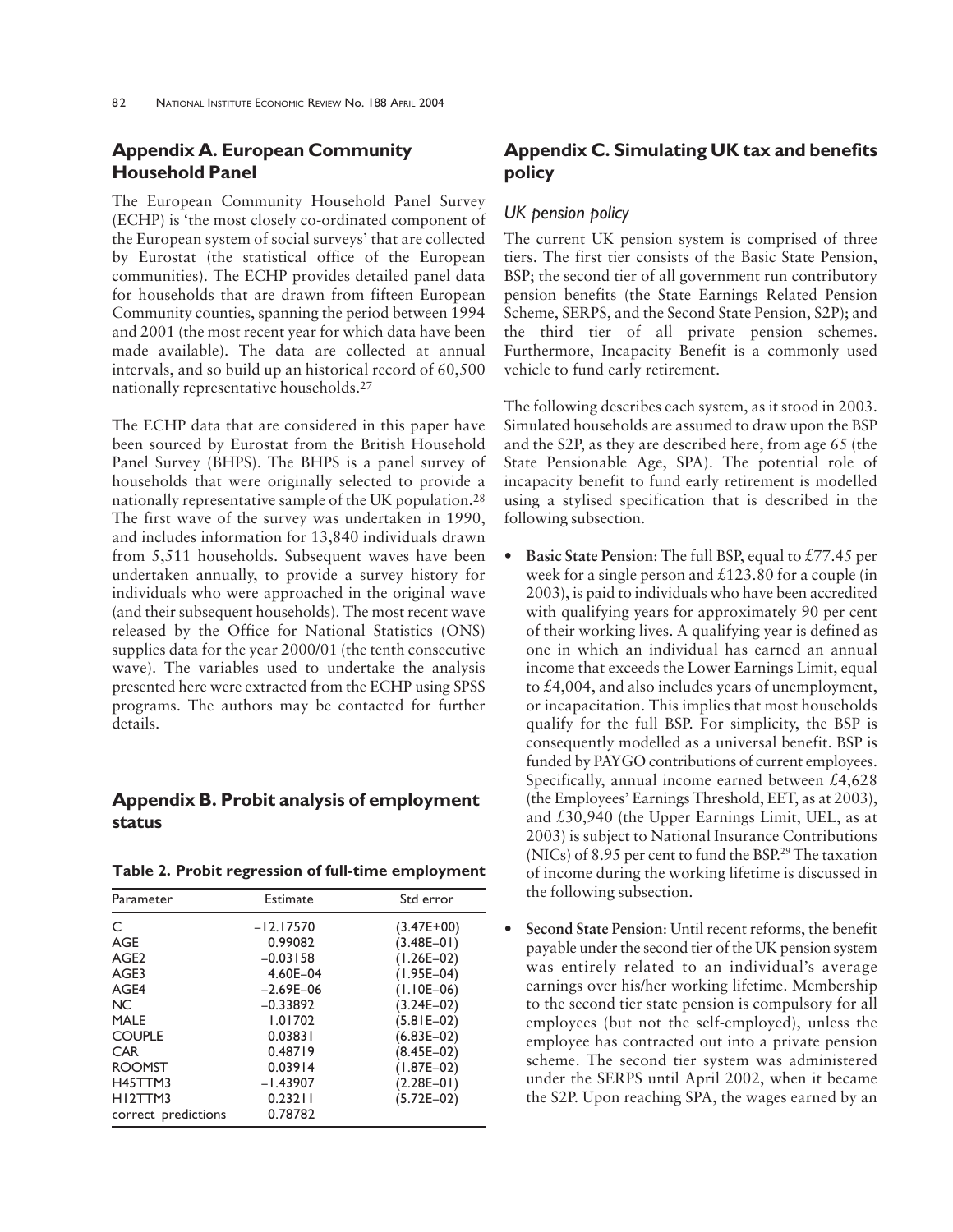individual during each year of his/her working life are rescaled by average wage growth, and the average determined. The average wages earned between £4,004 and £11,200 (in 2003) are multiplied by 0.46, wages between £11,201 and £25,600 are multiplied by 0.115, and wages between £25,601 and £30,940 are multiplied by 0.23.30 The aggregate of these values determine the individual's annual S2P benefit. Unlike SERPS, individuals with incomes below the lower earnings threshold  $(£11,200$  per year in 2003) earn S2P entitlements as if their income was at the lower earnings threshold. The S2P is PAYGO, funded through contributions of current workers at a rate of 1.6 per cent on income earned between the UEL and the EET.31

Underlying the BSP and the S2P is the Pension Credit (PC), which guarantees anyone aged 60 or over an income of at least £102.10 per week or £155.80 per week for a couple (including the BSP). The PC applies a taper rate of 40 per cent on gross private income in excess of the full BSP. The PC is also subject to an assets test. The first £6,000 of assets are ignored, but thereafter an income is imputed to any savings above this threshold at a rate of 10 per cent a year.

• **Private and Occupational Pensions**: The third tier of the UK pension system is comprised of private pension schemes, of which there are two types: occupational pensions and personal pensions. Contributions into these schemes are made out of pre-tax income, so that contributions are effectively subsidised (at the basic tax rate) by the Government. An occupational pension can usually be classified as either a 'defined benefit' scheme (where the benefits are earnings related), or as a 'defined contribution' scheme (where the benefits are related to the value of the accumulated contributions). Personal pensions are always run on a defined contribution basis. Occupational pensions play an important role in the UK pension system – forming one half of the so-called public-private partnership they account for approximately 50 per cent of total pension entitlements.32 Private and Occupational pensions are simulated as a form of discretionary saving, with 55 per cent subject to forced annuitisation from age  $65.^{33}$ 

#### *The working lifetime*

The model is specified to focus attention upon the behavioural effects of state provided pensions. Consequently, stylised specifications are used to simulate the impact of tax and benefits policy during the

working lifetime. It should be noted, however, that the stylised methods used to simulate tax and benefits policy were not adopted in response to limitations of the Dynamic Programming framework – indeed more complex specifications based upon the official rates and thresholds of the UK transfer system have been considered elsewhere.34 The stylised specifications described here were assumed to facilitate cross-country comparisons for which the model was constructed.

Three functions are used to simulate the impact of tax and benefits policy during the working lifetime; one for the employed, one for those not-employed under age 51, and another for those not-employed under age 65. Older not-employed are distinguished from younger notemployed, to take into consideration the effects of early retirement vehicles (such as incapacity benefit as discussed in the preceding section).35 All three functions are specified with respect to the number of adults, to the number of children, and to pre-tax and benefit (hereafter referred to as pre-tax) income. Equation (15a) defines the specification adopted for the employed, equation (15b) for the not-employed under age 51, and equation (15c) for the not-employed between ages 51 and 64.

$$
y_i = (\beta_{00} + \beta_{01}na_i + \beta_{02}nc_i + \beta_{03}(na_i + nc_i)^2)
$$
  
+ (\beta\_{04} + \beta\_{05}na\_i)x\_i \t(15a)

$$
y_i = (\beta_{10} + \beta_{11} n a_i + \beta_{12} n c_i) + \beta_{14} x_i
$$
 (15b)

$$
y_i = (\beta_{20} + \beta_{21} n a_i + \beta_{22} d_{63i} + \beta_{23} d_{64i}) + \beta_{24} x_i
$$
 (15c)

where *yi* denotes the post-tax income of household *i*, *nai* the number of adults,  $nc_i$  the number of children, and  $x_i$ the pre-tax income.  $d<sub>r</sub>$  are dummy variables that take the value one if age equals  $\tau$  and zero otherwise. These specifications were selected after trialling various alternatives.36 Estimates for the coefficients of equations (15a) to (15c) were obtained using UK household level microdata for 2000/01 derived from the ECHP, and are reported in table 3.

The functions adopted to simulate the tax and benefits system during the working lifetime are obviously highly stylised. Nevertheless, they manage to capture much of the variation described by the ECHP survey data, as indicated by the high R-square statistics.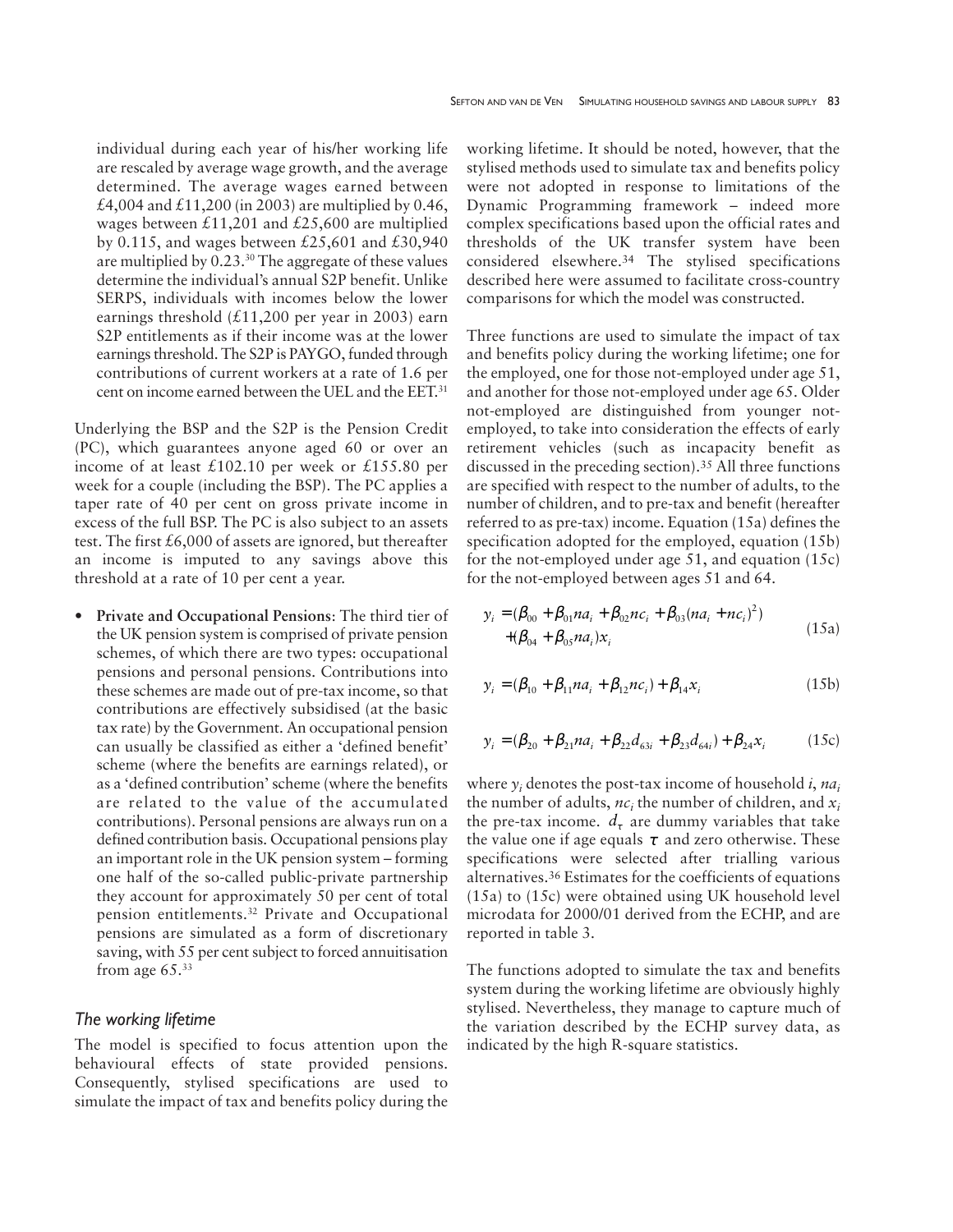| Parameter                  | Estimate   | Std error    |  |  |  |  |
|----------------------------|------------|--------------|--|--|--|--|
| Employed                   |            |              |  |  |  |  |
| C                          | 510.62     | (801.5)      |  |  |  |  |
| <b>NA</b>                  | 7776.90    | (481.4)      |  |  |  |  |
| <b>NC</b>                  | 2638.40    | (653.3)      |  |  |  |  |
| $(NA+NC)^2$                | $-299.43$  | (96.1)       |  |  |  |  |
| x                          | 0.47559    | $(2.60E-02)$ |  |  |  |  |
| NA*X                       | $-0.03221$ | $(8.85E-03)$ |  |  |  |  |
| R-square                   |            | 0.88914      |  |  |  |  |
| std error                  |            | 7001.51      |  |  |  |  |
| Not employed – age 20–50   |            |              |  |  |  |  |
| C                          | 5824.84    | (1175.6)     |  |  |  |  |
| <b>NA</b>                  | 2346.85    | (812.1)      |  |  |  |  |
| <b>NC</b>                  | 1726.32    | (301.8)      |  |  |  |  |
| x                          | 0.34482    | $(1.46E-02)$ |  |  |  |  |
| R-square                   |            | 0.69807      |  |  |  |  |
| std error                  |            | 5957.37      |  |  |  |  |
| Not employed – age $51-64$ |            |              |  |  |  |  |
| C                          | 1702.07    | (1759.2)     |  |  |  |  |
| NA.                        | 6181.22    | (1186.0)     |  |  |  |  |
| D63                        | 6555.53    | (2609.2)     |  |  |  |  |
| D64                        | 5838.84    | (1708.9)     |  |  |  |  |
| x                          | 0.53963    | $(1.39E-01)$ |  |  |  |  |
| R-square                   |            | 0.63396      |  |  |  |  |
| std error                  |            | 9502.58      |  |  |  |  |

**Table 3. Country specific tax and benefit estimates**

## **NOTES**

- Lucas (1976).
- 2 For macro-based models that study the impact of policy changes, see Dervis *et al*. (1982), Taylor (1990), and De Janvry *et al*. (1991). These are examples of Computable General Equilibrium models. Most micro-based models are constructed using a partial equilibrium framework. For examples of micro-based models that use a general equilibrium framework, see Meagher (1993), and Cogneau and Robilliard (2000).
- 3 For useful surveys, refer to Zaidi and Rake (2001), Sutherland (1995), and Merz (1991).
- 4 See Macunovich (1998), and Hotz *et al*. (1997) for surveys of the fertility literature, Auerbach (1997) on savings, and Debelle and Swann (1998) on trends in the Australian labour market.
- This assumption is made by Stock and Wise (1990) in view of the fact that the data set they used for estimation does not describe wealth holdings. As noted in Section D of Stock and Wise (1990), the Option Value model also imposes a more technical simplification on the retirement decision. Specifically, it assumes that individuals consider the value of future utility in terms of the maximum of the expected value of future alternatives, rather than the expectation of the maximum of future alternatives. This essentially means that an individual fails to take into consideration the fact that he/she can adapt his/her choices to new information obtained in the future when evaluating their expectations regarding the utility value of future options.
- 6 This point is not new. See, for example, Moffitt (1987, p. 185), cited by Kruger and Meyer (2002).
- 7 See, for example, review by Kruger and Meyer (2002).
- 8 See, for example, Gruber and Wise (1999).
- 9 It is clear that for most analytical problems, neither extreme of the data continuum referred to above is likely to be observed in practice. In such circumstances it seems pertinent to compare information that is drawn from alternative analytical approaches.
- 10 Also referred to as the *policy rule*.
- 11 See, for example, Rust (1987) for an example of an attempt to econometrically estimate a DP model that includes decisions regarding labour supply and consumption. See also, Rust and Phelan (1997), and Gustman and Steinmeier (2001). In preliminary work, van der Klaauw and Wolpin (2003) suggest an interesting hybrid econometric/calibration approach.
- 12 See the *Family Expenditure Survey 2000–2001 User Guide*, Vol. 1 for the definition of a household reference person.
- 13 An alternative version of the model allows households to work part-time. This option is omitted here to focus attention upon the issue of retirement.
- 14 For models of endogenous fertility, see Nerlove *et al*. (1984), and Barro and Becker (1989).
- 15 The estimates are based on household arithmetic means derived from European Community Household Panel (ECHP) data, recorded for the UK during 2000/01. See Appendix A for details regarding the data used. The raw averages were smoothed using non-parametric methods (the KSM procedure, bandwidth  $= 0.2$ , in STATA).
- 16 The mortality rates used were calculated using the proportion of female reference people by age recorded in the 2000/ 01 Family Expenditure Survey (FES), and mortality rates by age and sex recorded in the *Annual Abstract of Statistics*, Table 5.21, The Stationary Office. Mortality rates after the age of 84 are subject to manual adjustment to ensure simulated death by age 90. The use of backward induction to solve the DP problem that is considered by the microsimulation model necessitates truncation of the simulated lifetime at a terminal age.
- 17 See also, Kalecki (1945) and Creedy (1985).
- 18 The specification of the probit model was arrived at after considering a range of alternatives.
- 19 Equation (9) is obtained from equation (6) by recursive substitution of  $h_{n-d}$ ,  $s = 1, ..., R-1$ .
- 20 For details regarding the Family Expenditure Survey (FES) see *Family Expenditure Survey 2000–2001 User Guide*. London: Office for National Statistics. Statistics calculated from FES data are reported for comparison.
- 21 FES data were used to specify the simulated geometric mean for 20 year olds due to small samples observed in ECHP data.
- 22 As such, involuntary unemployment is not considered by the model.
- 23 See, for example, Balcer and Sadka (1986), and Muellbauer and van de Ven (2003) on the use of this form of adjustment for household size in the utility function. The model uses the McClements scale to equivalise consumption. See, for example, ONS *Social Trends* 28 (1998) on the McClements equivalence scale.
- 24 It is a simple matter to incorporate temporal variation for  $\pi$ .
- 25 The Gauss-Hermite discrete approximation is used to calculate expectations. See Sefton (2000) for technical details regarding the numerical solution algorithm used.
- 26 Pentium 4 1.5 GHz processor with 512 MB of RAM.
- 27 See Eurostat (2003) for further details regarding the ECHP.
- 28 Due to the repeated survey methods employed, the most recent wave of the BHPS no longer provides a representative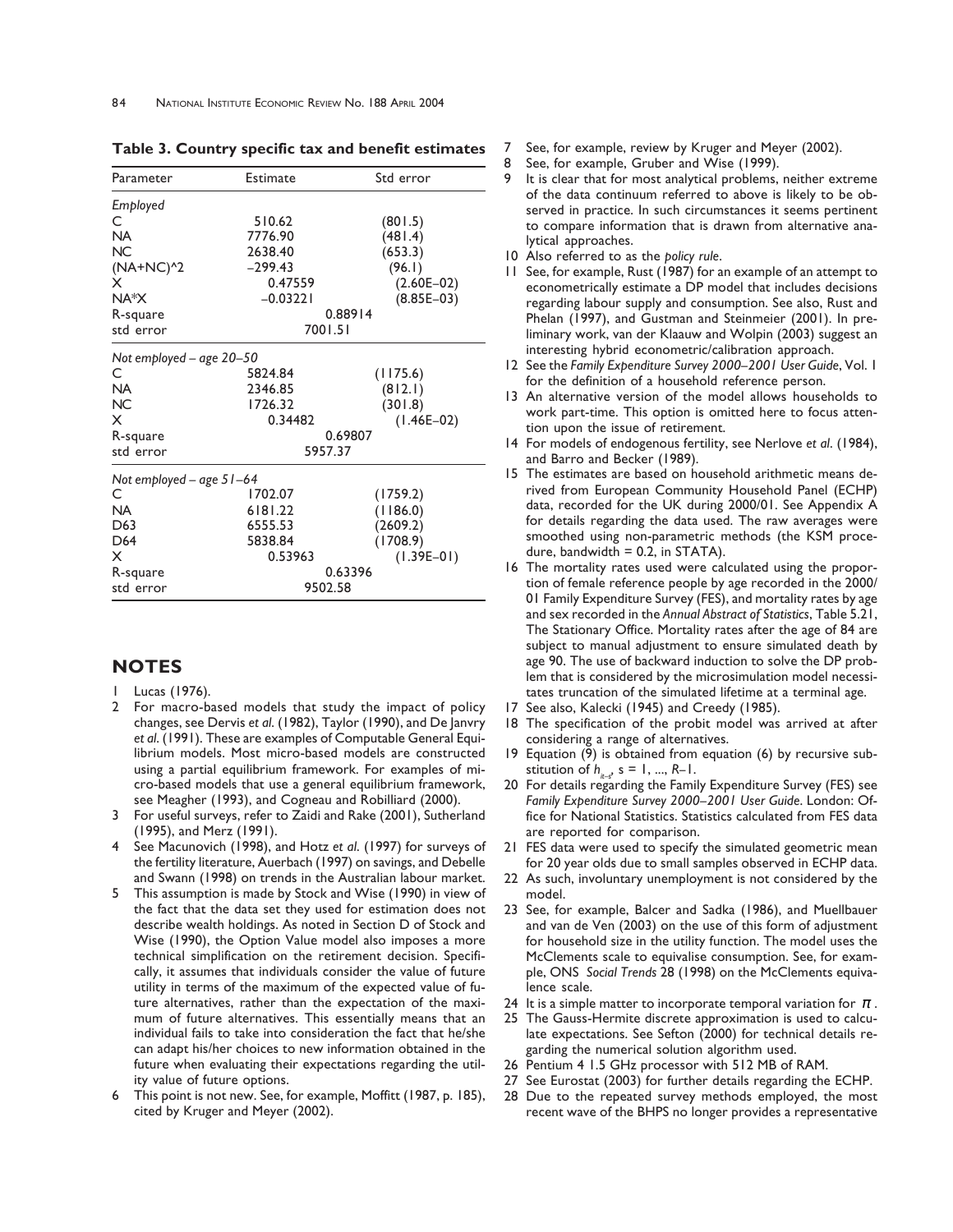sample of the UK population. See Taylor (2002) for further details regarding the BHPS.

- 29 The total NIC charged is 11 per cent, 2.05 per cent of which is used to fund the National Health Service (NHS). Employers are also required to pay NICs above the EET, at a rate of 12.8 per cent (of which, 10.9 per cent is used to fund the BSP).
- 30 For example, if an individual earned the equivalent of £40,000 in one year, then he/she would be credited with  $£6,194.02 =$  $0.46*(11,200-4,004) + 0.115*(25,600-11,201) + 0.23*(30,940-11,201)$ 25,601).
- 31 Contracting-out' rebate on NICs.
- 32 See, for example, Blake and Orszag (1999, table 12).
- 33 Based upon wealth data calculated from the BHPS.
- 34 See Sefton and van de Ven (2003).
- 35 The age threshold was selected with reference to observations drawn from survey data, which suggest that early retirement becomes increasingly prevalent from age 51 (see, for example, Blundell *et al*., 2002), and Figure 15a in Section 5.
- 36 The authors may be contacted for details.

## **REFERENCES**

- Andersson, I., Brose, P., Flood, L., Klevmarken, N.A., Olovsson, P. and Tasizan, A. (1992), 'MICROHUS – a microsimulation model of the Swedish household sector. A progress report, paper presented at the International Symposium on Economic Modelling, Gothenburg.
- Atkinson, A.B., Bourguignon, F. and Morrisson, C. (1992), *Empirical Studies of Earnings Mobility*, Reading, Harwood Academic Publishers.
- Auerbach, A.J. (1997), *Fiscal Policy: Lessons from Economic Research*, London, MIT Press.
- Balcer, Y. and Sadka, E. (1986), 'Equivalence scales, horizontal equity and optimal taxation under utilitarianism', *Journal of Public Economics*, 29, pp. 79–97.
- Barro, R.J. and Becker, G.S. (1989), 'Fertility choice in a model of economic growth', *Econometrica*, 57, pp. 481–501.
- Basu, N., Pryor, R. and Quint, T. (1998), 'ASPEN: a microsimulation model of the economy', *Computational Economics*, 12, pp. 223– 41.
- Blake, D. and Orszag, M. (1999), 'Annual estimates of personal wealth holdings in the UK since 1948', *Applied Financial Economics*, 99, pp. 397–421.
- Blau, D.M. (1994), 'Labour-force dynamics of older men', *Econometrica*, 62, pp. 117–56.
- Blau, D.M. and Gilleskie, D.B. (2001), 'Retiree health insurance and the labor force behavior of older men in the 1990s', *Review of Economics and Statistics*, 83, pp. 64–80.
- Blundell, R. and Emmerson, C. (2003), 'Fiscal effects of reforming the UK state pension system', Institute for Fiscal Studies Working Paper, WP03/13.
- Blundell, R., Meghir, C. and Smith, S. (2002), 'Pension incentives and the pattern of early retirement', *Economic Journal*, 112, pp. C153–70.
- Caldwell, S. (1997), *Corsim 3.0 User and Technical Documentation*, New York, Ithaca.
- Callan, T., O'Donoghue, C. and O'Neill, C. (1996), *Simulating Welfare and Income Tax Changes: The ESRI Tax-Benefit Model*, Dublin, The Economic and Social Research Institute.
- Cantor, A. and Sefton, J. (2002), 'Economic applications to actuarial work: personal pensions and future rates of return', *British Actuarial Journal*, 8, 1, pp. 91–131(41).
- Cogneau, D. and Robilliard, A.S. (2000), 'Growth, distribution and poverty in Madagascar: learning from a microsimulation model in a general equilibrium framework', Trade and Macroeconomics Division, International Food Policy Research Institute, Discussion Paper no. 61.
- Conde-Ruiz, J.I. and Profeta, P. (2003), 'What social security: Beveridgean or Bismarckian?', FEDA Working Paper no. 2003– 16.
- Creedy, J. (1985), *Dynamics of Income Distribution*, Oxford,Basil Blackwell.
- Deaton, A. (1993), *Data and Econometric Tools for Analysis*, Princeton, Research Program in Development Studies.
- Debelle, G. and Swann, T. (1998), 'Stylised facts of the Australian labour market', Reserve Bank of Australia Research Discussion Paper no. 9804.
- Dervis, K., De Melo, J. and Robinson, S. (1982), *General Equilibrium Models for Development Policy*, Cambridge, Cambridge University Press.
- de Janvry, A., Sadoulet, E. and Fargeix, A. (1991), 'Politically feasible and equitable adjustment: some alternatives for Ecuador', *World Development*, 19, pp. 1577–94.
- Dutta, J., Sefton, J. and Weale, M. (2000), 'Capital taxation and public choice', National Institute of Economic and Social Research Discussion Paper no.
- Eurostat (2003), *European Community Household Panel Longitudinal Users' Database*, Eurostat, DOC.PAN 168/2003–06.
- Fjaerli, J.A.E., Gravningsmyhr, H., Holmøy, A.M.K. and Lian, B. (1995), 'The Norwegian Microsimulation Model LOTTE: applications to personal and corporate taxes and social security benefits', Microsimulation Unit Discussion Paper MU9504.
- Giannarelli, L. (1992), *An Analyst's Guide to TRIM2, the Transfer Income Model, Version 2*, Washington DC, Urban Institute Press.
- Gruber, J. and Madrian, B. (1995), 'Health insurance availability and early retirement decision', *American Economic Review*, 85, pp. 938–48.
- Gruber, J. and Wise, D.A. (1999), *Social Security and Retirement Around the World*, Chicago, Chicago University Press.
- Gustman, A.L. and Steinmeier, T.L. (2001), 'Retirement and wealth', NBER Working Paper no. 8229.
- Harding, A. (1993), *Lifetime Income Distribution and Redistribution: Applications of a Microsimulation Model*, London, North-Holland.
- Hotz, V.J., Klerman, J.A. and Willis, R.J. (1997), 'The economics of fertility in developed countries', in *Handbook of Population and Family Economics*.
- Huggett, M. (1996), 'Wealth distribution in life-cycle models', *Journal of Monetary Economics*, 38, pp. 469–94.
- Kalecki, M. (1945), 'On the Gibrat distribution', *Econometrica*, 13, pp. 161–70.
- King, A., Baekgaard, H. and Robinson, M. (1999), 'DYNAMOD-2: an overview', NATSEM Technical Paper, 19.
- Kruger, A. and Meyer, B.D. (2002), 'Labor supply effects of social insurance', NBER Working Paper no. 9014.
- Lucas, R.E. (1976), 'Econometric policy evaluation: a critique', *Carnegie-Rochester Conference Series on Public Policy*, 1, pp. 19–46.
- Macunovich, D.J. (1998), 'Fertility and the Easterlin hypothesis: an assessment of the literature', *Journal of Population Economics*, 11, pp. 53–111.
- Meagher, G.A. (1993), 'Forecasting changes in the income distribution: an applied general equilibrium approach', in Harding, A. (ed.), *Microsimulation and Public Policy*, Amsterdam, Elsevier.
- Merz, J. (1991), 'Microsimulation a survey of principles, developments, and applications', *International Journal of Forecasting*,